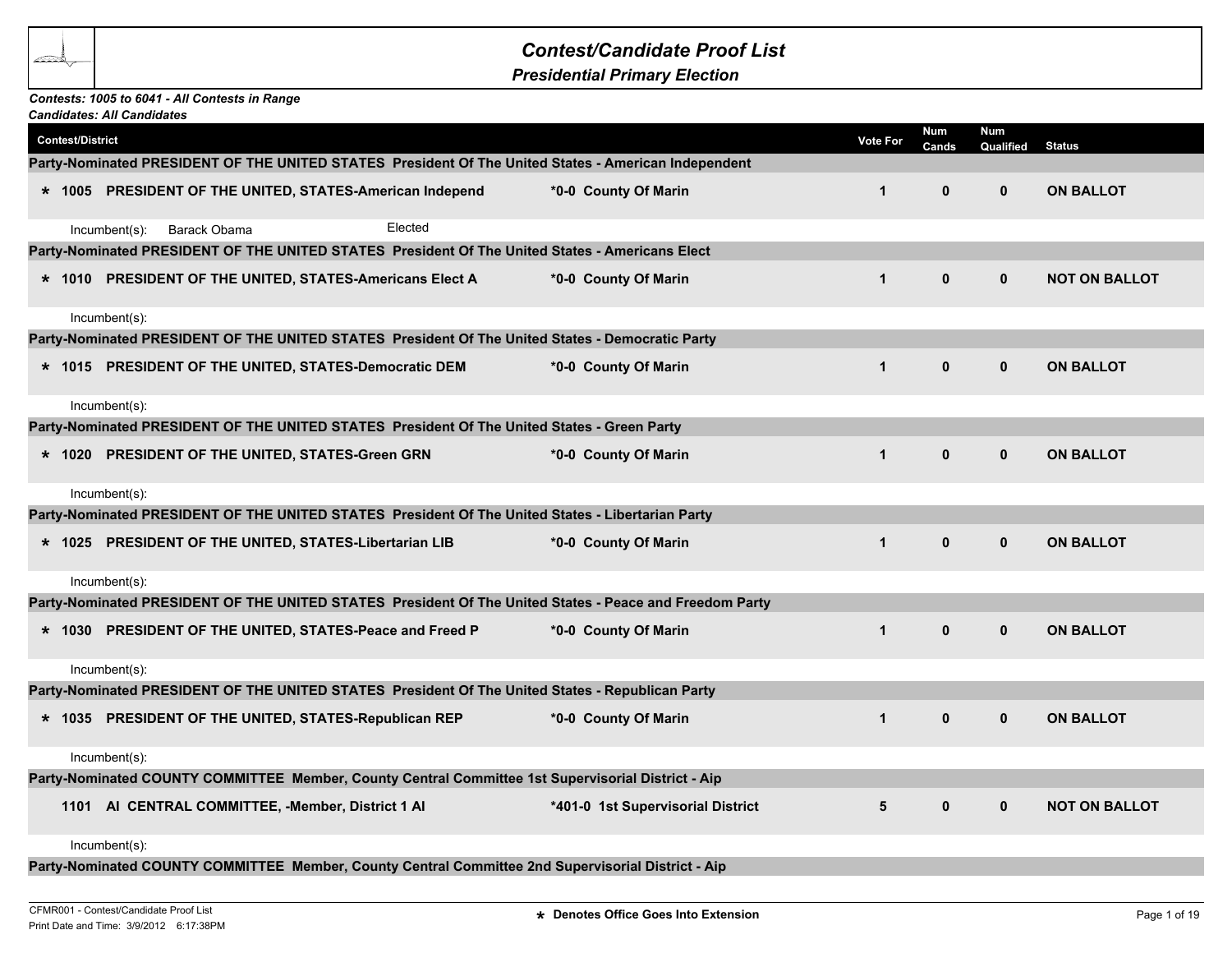| <b>Contest/District</b> |                                                            |         |                                                                                                    |                                   |        | <b>Vote For</b>           | <b>Num</b><br>Cands | Num<br>Qualified | <b>Status</b>                           |  |
|-------------------------|------------------------------------------------------------|---------|----------------------------------------------------------------------------------------------------|-----------------------------------|--------|---------------------------|---------------------|------------------|-----------------------------------------|--|
|                         |                                                            |         | Party-Nominated COUNTY COMMITTEE Member, County Central Committee 2nd Supervisorial District - Aip |                                   |        |                           |                     |                  |                                         |  |
|                         | 1102 AI CENTRAL COMMITTEE, -Member, District 2 AI          |         |                                                                                                    | *402-0 2nd Supervisorial District |        | 6                         | $\mathbf{0}$        | $\mathbf{0}$     | <b>NOT ON BALLOT</b>                    |  |
| Incumbent(s):           |                                                            |         |                                                                                                    |                                   |        |                           |                     |                  |                                         |  |
|                         |                                                            |         | Party-Nominated COUNTY COMMITTEE Member, County Central Committee 3rd Supervisorial District - Aip |                                   |        |                           |                     |                  |                                         |  |
|                         | 1103 AI CENTRAL COMMITTEE, -Member, District 3 AI          |         |                                                                                                    | *403-0 3rd Supervisorial District |        | $5\phantom{1}$            | $\mathbf 0$         | $\mathbf 0$      | <b>NOT ON BALLOT</b>                    |  |
| Incumbent(s):           |                                                            |         |                                                                                                    |                                   |        |                           |                     |                  |                                         |  |
|                         |                                                            |         | Party-Nominated COUNTY COMMITTEE Member, County Central Committee 4th Supervisorial District - Aip |                                   |        |                           |                     |                  |                                         |  |
|                         | 1104 AI CENTRAL COMMITTEE, -Member, District 4 AI          |         |                                                                                                    | *404-0 4th Supervisorial District |        | 4                         | $\mathbf 0$         | $\mathbf 0$      | <b>NOT ON BALLOT</b>                    |  |
| Incumbent(s):           |                                                            |         |                                                                                                    |                                   |        |                           |                     |                  |                                         |  |
|                         |                                                            |         | Party-Nominated COUNTY COMMITTEE Member, County Central Committee 5th Supervisorial District - Aip |                                   |        |                           |                     |                  |                                         |  |
|                         | 1105 AI CENTRAL COMMITTEE, -Member, District 5 AI          |         |                                                                                                    | *405-0 5th Supervisorial District |        | 6                         | $\mathbf 0$         | $\mathbf 0$      | <b>NOT ON BALLOT</b>                    |  |
| Incumbent(s):           |                                                            |         |                                                                                                    |                                   |        |                           |                     |                  |                                         |  |
|                         |                                                            |         | Party-Nominated COUNTY COMMITTEE Member, County Central Committee 1st Supervisorial District - Dem |                                   |        |                           |                     |                  |                                         |  |
| 1151                    | DEM CENTRAL COMMITTEE, -Member, District 1 DEM             |         |                                                                                                    | *401-0 1st Supervisorial District |        | 5                         | 8                   | $\overline{7}$   | <b>ON BALLOT</b>                        |  |
| Incumbent(s):           | Andrew R Hyman                                             | Elected |                                                                                                    |                                   |        |                           |                     |                  |                                         |  |
|                         | Larry A Paul                                               | Elected |                                                                                                    |                                   |        |                           |                     |                  |                                         |  |
|                         | Regina Carey                                               | Elected |                                                                                                    |                                   |        |                           |                     |                  |                                         |  |
|                         | <b>Richard Foldenauer</b>                                  | Elected |                                                                                                    |                                   |        |                           |                     |                  |                                         |  |
|                         | Paul M Cohen                                               | Elected |                                                                                                    |                                   |        |                           |                     |                  |                                         |  |
| Candidate(s):           | <b>GREG BROCKBANK</b>                                      |         |                                                                                                    |                                   |        |                           |                     |                  | Qualified Date: 3/6/2012<br>User Codes: |  |
|                         | Attorney/Alternate Member                                  |         |                                                                                                    |                                   |        |                           |                     |                  | Cand ID: 1                              |  |
|                         |                                                            |         |                                                                                                    | Filing Fee:                       | \$0.00 | Fees Paid: \$0.00         |                     | \$0.00           |                                         |  |
|                         | Requirements Status ---<br>Declaration of Candidacy Issued |         | Declaration of Candidacy Filed                                                                     | 03/06/2012                        |        | Candidate Statement Filed |                     |                  |                                         |  |
|                         |                                                            |         |                                                                                                    |                                   |        |                           |                     |                  | Qualified Date: 3/6/2012                |  |
|                         | <b>EDWARD VOROUS</b><br><b>Small Business Owner</b>        |         |                                                                                                    |                                   |        |                           |                     |                  | User Codes:                             |  |
|                         |                                                            |         |                                                                                                    |                                   |        |                           |                     |                  | Cand ID: 2                              |  |
|                         | Requirements Status -------------------------------        |         |                                                                                                    | Filing Fee:                       | \$0.00 | Fees Paid: \$0.00         |                     | \$0.00           |                                         |  |
|                         | Declaration of Candidacy Issued                            |         | Declaration of Candidacy Filed                                                                     | 03/06/2012                        |        | Candidate Statement Filed |                     |                  |                                         |  |
|                         | PAUL M. COHEN<br>Incumbent                                 |         |                                                                                                    |                                   |        |                           |                     |                  | Qualified Date: 3/8/2012<br>User Codes: |  |
|                         |                                                            |         |                                                                                                    | Filing Fee:                       | \$0.00 | Fees Paid: \$0.00         |                     | \$0.00           | Cand ID: 3                              |  |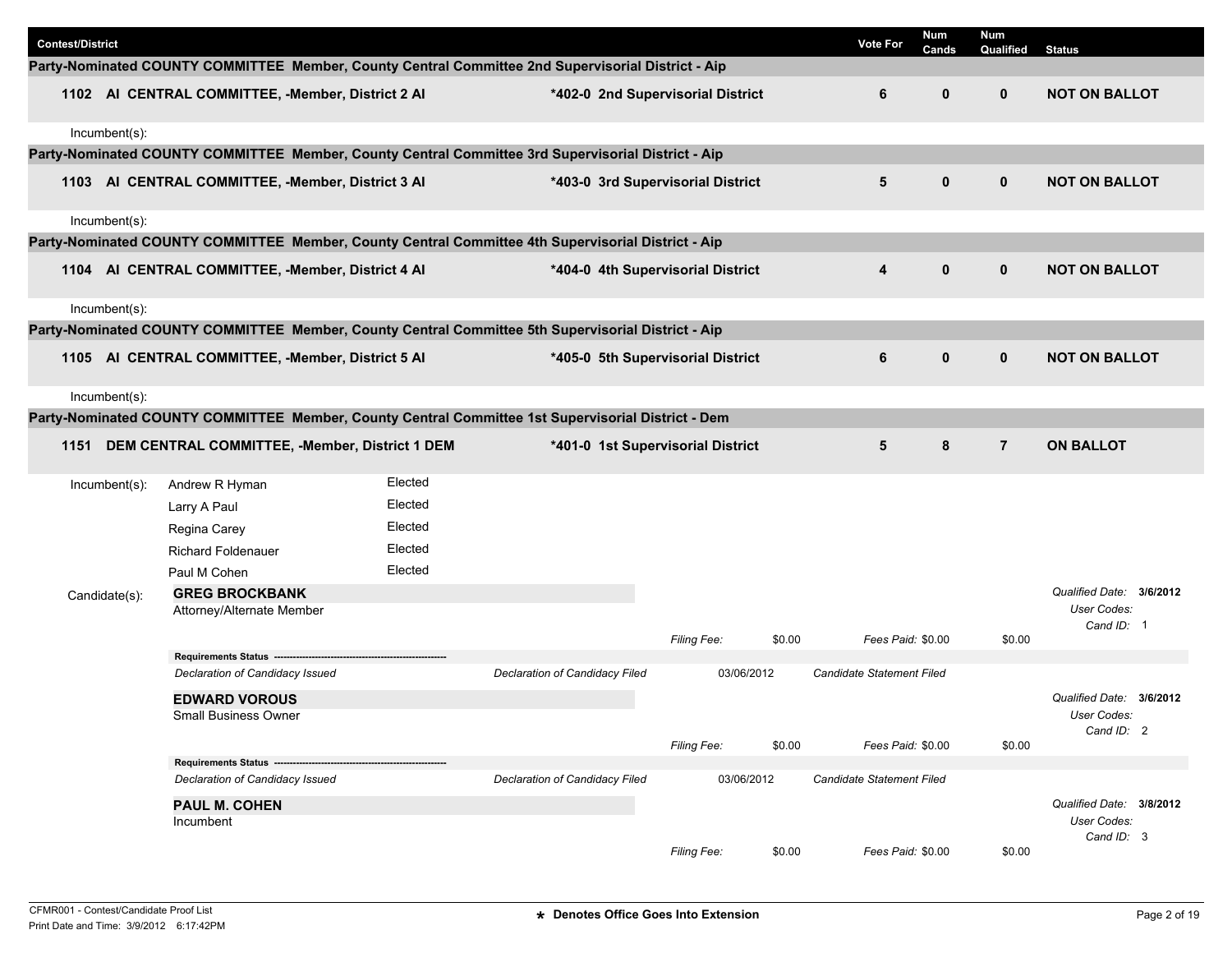| <b>Contest/District</b> |                                                                                                    |            |                                   |                    |        | <b>Vote For</b>                  | Num   | <b>Num</b>     |                          |  |
|-------------------------|----------------------------------------------------------------------------------------------------|------------|-----------------------------------|--------------------|--------|----------------------------------|-------|----------------|--------------------------|--|
|                         | Party-Nominated COUNTY COMMITTEE Member, County Central Committee 1st Supervisorial District - Dem |            |                                   |                    |        |                                  | Cands | Qualified      | <b>Status</b>            |  |
| 1151                    | DEM CENTRAL COMMITTEE, -Member, District 1 DEM                                                     |            |                                   |                    |        | 5                                | 8     | $\overline{7}$ | <b>ON BALLOT</b>         |  |
|                         |                                                                                                    |            |                                   |                    |        |                                  |       |                |                          |  |
|                         | Requirements Status ---                                                                            |            |                                   |                    |        |                                  |       |                |                          |  |
|                         | Declaration of Candidacy Issued                                                                    |            | Declaration of Candidacy Filed    | 03/08/2012         |        | Candidate Statement Filed        |       |                |                          |  |
|                         | <b>LARRY PAUL</b>                                                                                  |            |                                   |                    |        |                                  |       |                | Qualified Date: 3/9/2012 |  |
|                         | Incumbent                                                                                          |            |                                   |                    |        |                                  |       |                | User Codes:              |  |
|                         |                                                                                                    |            |                                   | Filing Fee:        | \$0.00 | Fees Paid: \$0.00                |       | \$0.00         | Cand ID: 4               |  |
|                         | Requirements Status ---------------------------------                                              |            |                                   |                    |        |                                  |       |                |                          |  |
|                         | Declaration of Candidacy Issued                                                                    | 03/09/2012 | Declaration of Candidacy Filed    | 03/09/2012         |        | <b>Candidate Statement Filed</b> |       |                |                          |  |
|                         | <b>REGINA CAREY</b>                                                                                |            |                                   |                    |        |                                  |       |                | Qualified Date: 3/8/2012 |  |
|                         | Incumbent                                                                                          |            |                                   |                    |        |                                  |       |                | User Codes:              |  |
|                         |                                                                                                    |            |                                   |                    | \$0.00 | Fees Paid: \$0.00                |       | \$0.00         | Cand ID: 5               |  |
|                         |                                                                                                    |            |                                   | <b>Filing Fee:</b> |        |                                  |       |                |                          |  |
|                         | Declaration of Candidacy Issued                                                                    |            | Declaration of Candidacy Filed    | 03/08/2012         |        | Candidate Statement Filed        |       |                |                          |  |
|                         | <b>BARRY KEITH TARANTO</b>                                                                         |            |                                   |                    |        |                                  |       |                | <b>Qualified Date:</b>   |  |
|                         | No Ballot Designation                                                                              |            |                                   |                    |        |                                  |       |                | User Codes:              |  |
|                         |                                                                                                    |            |                                   |                    |        |                                  |       |                | Cand ID: 6               |  |
|                         | Requirements Status ---                                                                            |            |                                   | Filing Fee:        | \$0.00 | Fees Paid: \$0.00                |       | \$0.00         |                          |  |
|                         | Declaration of Candidacy Issued                                                                    |            | Declaration of Candidacy Filed    |                    |        | Candidate Statement Filed        |       |                |                          |  |
|                         | <b>ANDREW HYMAN</b>                                                                                |            |                                   |                    |        |                                  |       |                | Qualified Date: 3/8/2012 |  |
|                         | Incumbent                                                                                          |            |                                   |                    |        |                                  |       |                | User Codes:              |  |
|                         |                                                                                                    |            |                                   |                    |        |                                  |       |                | Cand ID: 7               |  |
|                         |                                                                                                    |            |                                   | Filing Fee:        | \$0.00 | Fees Paid: \$0.00                |       | \$0.00         |                          |  |
|                         | Declaration of Candidacy Issued                                                                    |            | Declaration of Candidacy Filed    | 03/08/2012         |        | <b>Candidate Statement Filed</b> |       |                |                          |  |
|                         |                                                                                                    |            |                                   |                    |        |                                  |       |                | Qualified Date: 3/9/2012 |  |
|                         | <b>RICHARD PATRICK FOLDENAUER</b><br>Incumbent                                                     |            |                                   |                    |        |                                  |       |                | User Codes:              |  |
|                         |                                                                                                    |            |                                   |                    |        |                                  |       |                | Cand ID: 8               |  |
|                         |                                                                                                    |            |                                   | <b>Filing Fee:</b> | \$0.00 | Fees Paid: \$0.00                |       | \$0.00         |                          |  |
|                         | Declaration of Candidacy Issued                                                                    |            | Declaration of Candidacy Filed    | 03/09/2012         |        | <b>Candidate Statement Filed</b> |       |                |                          |  |
|                         | Party-Nominated COUNTY COMMITTEE Member, County Central Committee 2nd Supervisorial District - Dem |            |                                   |                    |        |                                  |       |                |                          |  |
|                         |                                                                                                    |            |                                   |                    |        |                                  |       |                |                          |  |
|                         | 1152 DEM CENTRAL COMMITTEE, -Member, District 2 DEM                                                |            | *402-0 2nd Supervisorial District |                    |        | 5                                | 5     | 5              | <b>NOT ON BALLOT</b>     |  |
| Incumbent(s):           | No Office Holder                                                                                   | Elected    |                                   |                    |        |                                  |       |                |                          |  |
|                         | Robert D Casey                                                                                     | Elected    |                                   |                    |        |                                  |       |                |                          |  |
|                         | Frank J Egger                                                                                      | Elected    |                                   |                    |        |                                  |       |                |                          |  |
|                         | Dotty E Le Mieux                                                                                   | Elected    |                                   |                    |        |                                  |       |                |                          |  |
|                         |                                                                                                    | Elected    |                                   |                    |        |                                  |       |                |                          |  |
|                         | Eva Long                                                                                           |            |                                   |                    |        |                                  |       |                |                          |  |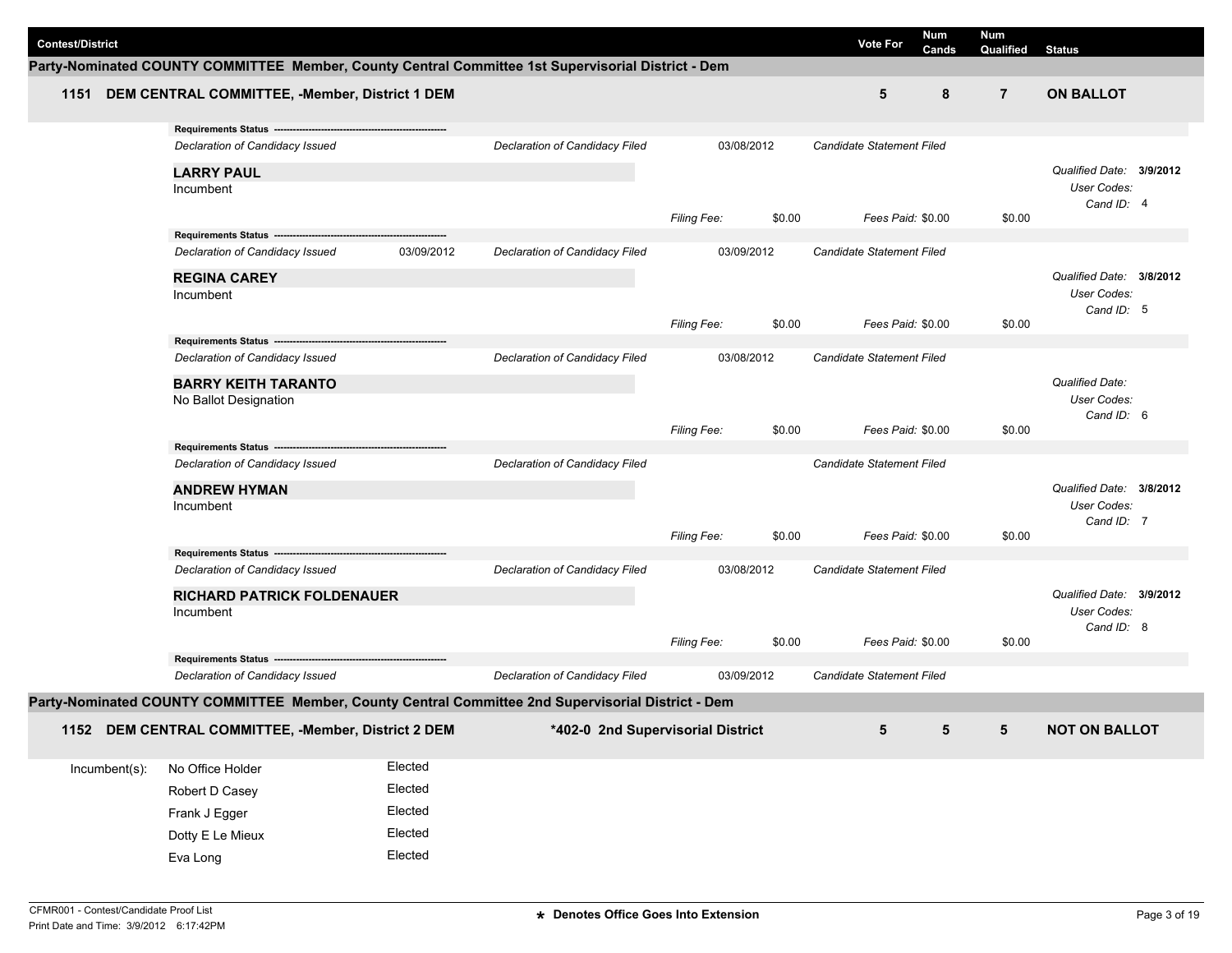| <b>Contest/District</b> |                                                                                                    |                   |                                       |             |        | <b>Vote For</b>                  | Num<br>Cands | <b>Num</b><br>Qualified | <b>Status</b>                                         |  |
|-------------------------|----------------------------------------------------------------------------------------------------|-------------------|---------------------------------------|-------------|--------|----------------------------------|--------------|-------------------------|-------------------------------------------------------|--|
|                         | Party-Nominated COUNTY COMMITTEE Member, County Central Committee 2nd Supervisorial District - Dem |                   |                                       |             |        |                                  |              |                         |                                                       |  |
|                         | 1152 DEM CENTRAL COMMITTEE, -Member, District 2 DEM                                                |                   |                                       |             |        | 5                                | 5            | 5                       | <b>NOT ON BALLOT</b>                                  |  |
| Candidate(s):           | <b>FRANK EGGER</b><br>Director, Nonprofit                                                          |                   |                                       | Filing Fee: | \$0.00 | Fees Paid: \$0.00                |              | \$0.00                  | Qualified Date: 3/9/2012<br>User Codes:<br>Cand ID: 1 |  |
|                         | Requirements Status ----                                                                           |                   |                                       |             |        |                                  |              |                         |                                                       |  |
|                         | Declaration of Candidacy Issued                                                                    |                   | Declaration of Candidacy Filed        | 03/09/2012  |        | <b>Candidate Statement Filed</b> |              |                         |                                                       |  |
|                         | <b>STEPHEN BURDO</b><br>Incumbent                                                                  |                   |                                       |             |        |                                  |              |                         | Qualified Date: 3/7/2012<br>User Codes:<br>Cand ID: 2 |  |
|                         |                                                                                                    |                   |                                       | Filing Fee: | \$0.00 | Fees Paid: \$0.00                |              | \$0.00                  |                                                       |  |
|                         | Declaration of Candidacy Issued                                                                    |                   | Declaration of Candidacy Filed        | 03/07/2012  |        | Candidate Statement Filed        |              |                         |                                                       |  |
|                         | <b>DOTTY E. LE MIEUX</b><br>Incumbent                                                              |                   |                                       |             |        |                                  |              |                         | Qualified Date: 3/9/2012<br>User Codes:<br>Cand ID: 3 |  |
|                         |                                                                                                    |                   |                                       | Filing Fee: | \$0.00 | Fees Paid: \$0.00                |              | \$0.00                  |                                                       |  |
|                         | Requirements Status ---------------<br>Declaration of Candidacy Issued                             | 03/09/2012        | <b>Declaration of Candidacy Filed</b> | 03/09/2012  |        | Candidate Statement Filed        |              |                         |                                                       |  |
|                         |                                                                                                    |                   |                                       |             |        |                                  |              |                         |                                                       |  |
|                         | <b>EVA LONG</b><br>Incumbent                                                                       |                   |                                       |             |        |                                  |              |                         | Qualified Date: 3/9/2012<br>User Codes:<br>Cand ID: 4 |  |
|                         |                                                                                                    |                   |                                       | Filing Fee: | \$0.00 | Fees Paid: \$0.00                |              | \$0.00                  |                                                       |  |
|                         | Requirements Status --------------------------------<br>Declaration of Candidacy Issued            |                   | Declaration of Candidacy Filed        | 03/09/2012  |        | <b>Candidate Statement Filed</b> |              |                         |                                                       |  |
|                         | <b>ROBERT D. CASEY</b>                                                                             |                   |                                       |             |        |                                  |              |                         | Qualified Date: 3/9/2012                              |  |
|                         | Incumbent                                                                                          |                   |                                       | Filing Fee: | \$0.00 | Fees Paid: \$0.00                |              | \$0.00                  | User Codes:<br>Cand ID: 5                             |  |
|                         |                                                                                                    |                   |                                       |             |        |                                  |              |                         |                                                       |  |
|                         | Declaration of Candidacy Issued                                                                    |                   | Declaration of Candidacy Filed        | 03/09/2012  |        | Candidate Statement Filed        |              |                         |                                                       |  |
|                         | Party-Nominated COUNTY COMMITTEE Member, County Central Committee 3rd Supervisorial District - Dem |                   |                                       |             |        |                                  |              |                         |                                                       |  |
| 1153                    | DEM CENTRAL COMMITTEE, -Member, District 3 DEM                                                     |                   | *403-0 3rd Supervisorial District     |             |        | 5                                | 5            | $\overline{4}$          | <b>NOT ON BALLOT</b>                                  |  |
| Incumbent(s):           | Diana M. Conti                                                                                     | Appointed in Lieu |                                       |             |        |                                  |              |                         |                                                       |  |
|                         | Susan Claire Kirsch                                                                                | Appointed in Lieu |                                       |             |        |                                  |              |                         |                                                       |  |
|                         | Kerry Katzenbach Stoebner                                                                          | Appointed in Lieu |                                       |             |        |                                  |              |                         |                                                       |  |
|                         | William Ashby Sims                                                                                 | Appointed in Lieu |                                       |             |        |                                  |              |                         |                                                       |  |
|                         | Evelyn Katherine Woo                                                                               | Appointed in Lieu |                                       |             |        |                                  |              |                         |                                                       |  |
| Candidate(s):           | <b>DIANA M. CONTI</b>                                                                              |                   |                                       |             |        |                                  |              |                         | Qualified Date: 3/2/2012                              |  |
|                         | Incumbent                                                                                          |                   |                                       |             |        |                                  |              |                         | User Codes:                                           |  |
|                         |                                                                                                    |                   |                                       | Filing Fee: | \$0.00 | Fees Paid: \$0.00                |              | \$0.00                  | Cand ID: 1                                            |  |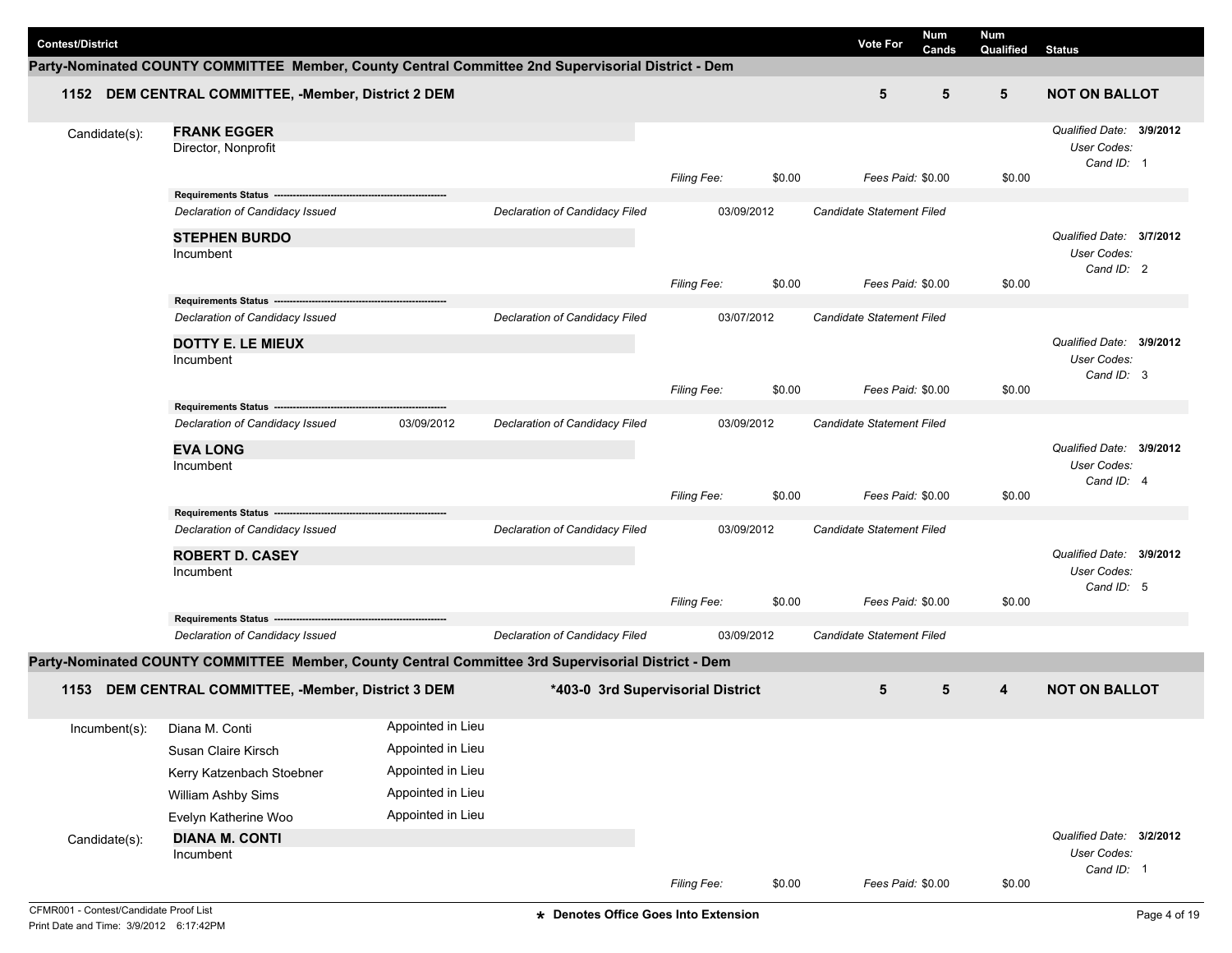| <b>Contest/District</b> |                                                                                                    |                   |                                   |                    |        | <b>Vote For</b>           | Num<br>Cands | Num<br>Qualified | <b>Status</b>                           |
|-------------------------|----------------------------------------------------------------------------------------------------|-------------------|-----------------------------------|--------------------|--------|---------------------------|--------------|------------------|-----------------------------------------|
|                         | Party-Nominated COUNTY COMMITTEE Member, County Central Committee 3rd Supervisorial District - Dem |                   |                                   |                    |        |                           |              |                  |                                         |
|                         | 1153 DEM CENTRAL COMMITTEE, -Member, District 3 DEM                                                |                   |                                   |                    |        | 5                         | 5            | 4                | <b>NOT ON BALLOT</b>                    |
|                         | Requirements Status -------                                                                        |                   |                                   |                    |        |                           |              |                  |                                         |
|                         | Declaration of Candidacy Issued                                                                    |                   | Declaration of Candidacy Filed    | 03/02/2012         |        | Candidate Statement Filed |              |                  |                                         |
|                         | <b>BILL SIMS</b>                                                                                   |                   |                                   |                    |        |                           |              |                  | Qualified Date: 3/9/2012                |
|                         | Incumbent                                                                                          |                   |                                   |                    |        |                           |              |                  | User Codes:                             |
|                         |                                                                                                    |                   |                                   |                    |        |                           |              |                  | Cand ID: 2                              |
|                         | Requirements Status -----------------------                                                        |                   |                                   | Filing Fee:        | \$0.00 | Fees Paid: \$0.00         |              | \$0.00           |                                         |
|                         | Declaration of Candidacy Issued                                                                    | 03/09/2012        | Declaration of Candidacy Filed    | 03/09/2012         |        | Candidate Statement Filed |              |                  |                                         |
|                         |                                                                                                    |                   |                                   |                    |        |                           |              |                  |                                         |
|                         | <b>EVELYN WOO</b>                                                                                  |                   |                                   |                    |        |                           |              |                  | Qualified Date: 3/2/2012<br>User Codes: |
|                         | Incumbent                                                                                          |                   |                                   |                    |        |                           |              |                  | Cand ID: 3                              |
|                         |                                                                                                    |                   |                                   | <b>Filing Fee:</b> | \$0.00 | Fees Paid: \$0.00         |              | \$0.00           |                                         |
|                         |                                                                                                    |                   |                                   |                    |        |                           |              |                  |                                         |
|                         | Declaration of Candidacy Issued                                                                    |                   | Declaration of Candidacy Filed    | 03/02/2012         |        | Candidate Statement Filed |              |                  |                                         |
|                         | <b>SUSAN KIRSCH</b>                                                                                |                   |                                   |                    |        |                           |              |                  | Qualified Date: 3/9/2012                |
|                         | Incumbent                                                                                          |                   |                                   |                    |        |                           |              |                  | User Codes:                             |
|                         |                                                                                                    |                   |                                   | <b>Filing Fee:</b> | \$0.00 | Fees Paid: \$0.00         |              | \$0.00           | Cand ID: 4                              |
|                         | Requirements Status ---                                                                            |                   |                                   |                    |        |                           |              |                  |                                         |
|                         | Declaration of Candidacy Issued                                                                    |                   | Declaration of Candidacy Filed    | 03/09/2012         |        | Candidate Statement Filed |              |                  |                                         |
|                         | <b>KERRY KATZENBACH STOEBNER</b>                                                                   |                   |                                   |                    |        |                           |              |                  | <b>Qualified Date:</b>                  |
|                         | No Ballot Designation                                                                              |                   |                                   |                    |        |                           |              |                  | User Codes:                             |
|                         |                                                                                                    |                   |                                   |                    |        |                           |              |                  | Cand ID: 5                              |
|                         | Requirements Status ---                                                                            |                   |                                   | <b>Filing Fee:</b> | \$0.00 | Fees Paid: \$0.00         |              | \$0.00           |                                         |
|                         | Declaration of Candidacy Issued                                                                    |                   | Declaration of Candidacy Filed    |                    |        | Candidate Statement Filed |              |                  |                                         |
|                         |                                                                                                    |                   |                                   |                    |        |                           |              |                  |                                         |
|                         | Party-Nominated COUNTY COMMITTEE Member, County Central Committee 4th Supervisorial District - Dem |                   |                                   |                    |        |                           |              |                  |                                         |
| 1154                    | DEM CENTRAL COMMITTEE, -Member, District 4 DEM                                                     |                   | *404-0 4th Supervisorial District |                    |        | $\overline{\mathbf{4}}$   | 5            | 4                | <b>NOT ON BALLOT</b>                    |
| Incumbent(s):           | Paul Andrew Apffel                                                                                 | Appointed in Lieu |                                   |                    |        |                           |              |                  |                                         |
|                         | Thomas E Pierce                                                                                    | Appointed in Lieu |                                   |                    |        |                           |              |                  |                                         |
|                         | No office holder                                                                                   | Elected           |                                   |                    |        |                           |              |                  |                                         |
|                         | No office holder                                                                                   | Elected           |                                   |                    |        |                           |              |                  |                                         |
| Candidate(s):           | <b>ANDREA DE LA FUENTE</b>                                                                         |                   |                                   |                    |        |                           |              |                  | Qualified Date: 3/8/2012                |
|                         | Appointed Incumbent                                                                                |                   |                                   |                    |        |                           |              |                  | User Codes:                             |
|                         |                                                                                                    |                   |                                   |                    |        |                           |              |                  | Cand ID: 1                              |
|                         |                                                                                                    |                   |                                   | Filing Fee:        | \$0.00 | Fees Paid: \$0.00         |              | \$0.00           |                                         |
|                         | Requirements Status -------<br>Declaration of Candidacy Issued                                     |                   | Declaration of Candidacy Filed    | 03/08/2012         |        | Candidate Statement Filed |              |                  |                                         |
|                         |                                                                                                    |                   |                                   |                    |        |                           |              |                  |                                         |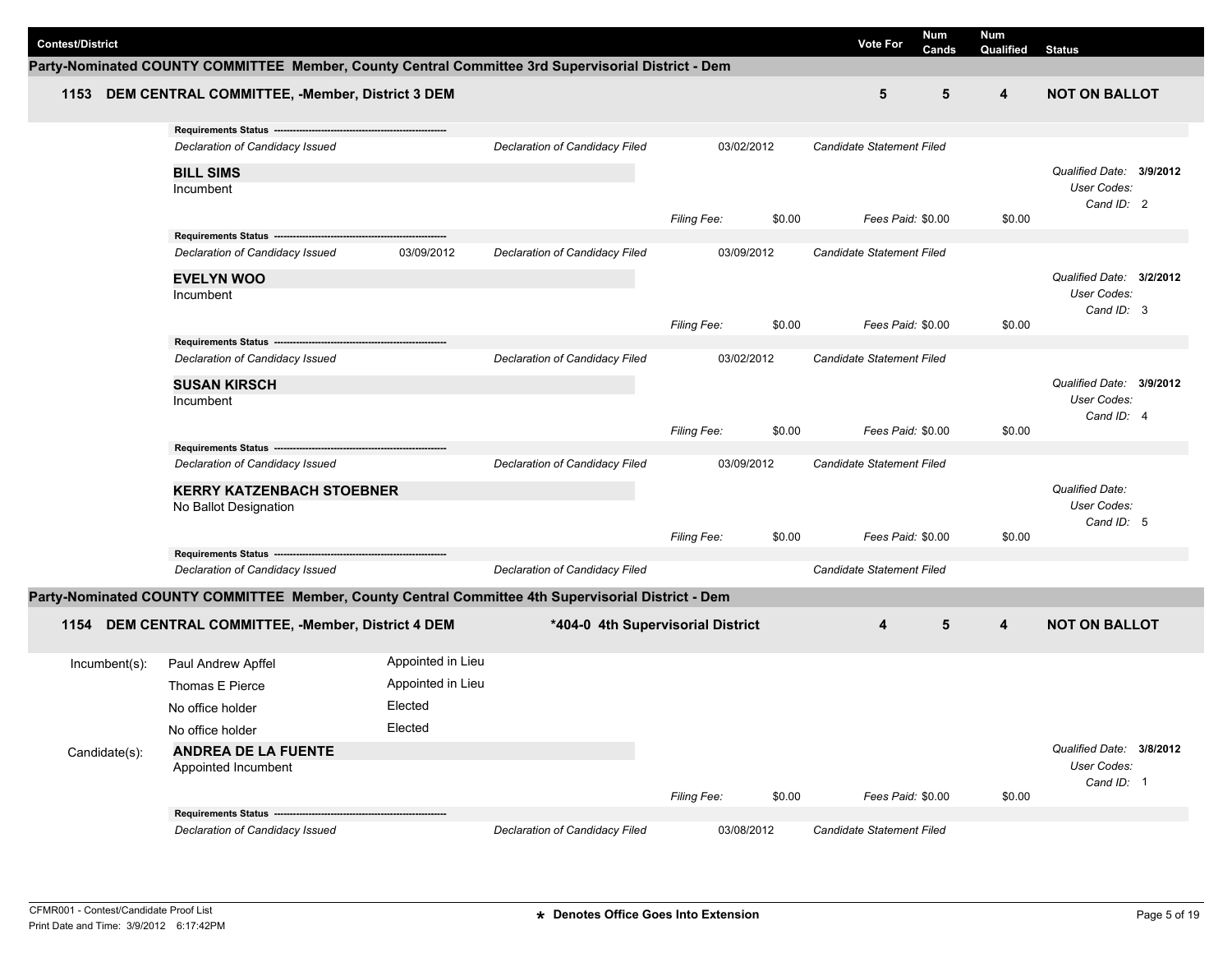| <b>Contest/District</b> |                                                                                                    |         |                                   |                    |            | Num<br><b>Vote For</b><br>Cands | Num<br>Qualified | <b>Status</b>            |
|-------------------------|----------------------------------------------------------------------------------------------------|---------|-----------------------------------|--------------------|------------|---------------------------------|------------------|--------------------------|
|                         | Party-Nominated COUNTY COMMITTEE Member, County Central Committee 4th Supervisorial District - Dem |         |                                   |                    |            |                                 |                  |                          |
| 1154                    | DEM CENTRAL COMMITTEE, -Member, District 4 DEM                                                     |         |                                   |                    |            | 4                               | 5<br>4           | <b>NOT ON BALLOT</b>     |
|                         | <b>PETER TIERNAN</b>                                                                               |         |                                   |                    |            |                                 |                  | Qualified Date: 3/8/2012 |
|                         | Labor Union Representative                                                                         |         |                                   |                    |            |                                 |                  | User Codes:              |
|                         |                                                                                                    |         |                                   |                    |            |                                 |                  | Cand ID: 2               |
|                         | Requirements Status ------                                                                         |         |                                   | Filing Fee:        | \$0.00     | Fees Paid: \$0.00               | \$0.00           |                          |
|                         | Declaration of Candidacy Issued                                                                    |         | Declaration of Candidacy Filed    |                    | 03/08/2012 | Candidate Statement Filed       |                  |                          |
|                         | <b>LEE LULL</b>                                                                                    |         |                                   |                    |            |                                 |                  | Qualified Date: 3/2/2012 |
|                         | Appointed Incumbent                                                                                |         |                                   |                    |            |                                 |                  | User Codes:              |
|                         |                                                                                                    |         |                                   |                    |            |                                 |                  | Cand ID: 3               |
|                         | Requirements Status ---                                                                            |         |                                   | <b>Filing Fee:</b> | \$0.00     | Fees Paid: \$0.00               | \$0.00           |                          |
|                         | Declaration of Candidacy Issued                                                                    |         | Declaration of Candidacy Filed    |                    | 03/02/2012 | Candidate Statement Filed       |                  |                          |
|                         | <b>PAUL APFFEL</b>                                                                                 |         |                                   |                    |            |                                 |                  | Qualified Date: 3/8/2012 |
|                         | Incumbent                                                                                          |         |                                   |                    |            |                                 |                  | User Codes:              |
|                         |                                                                                                    |         |                                   |                    |            |                                 |                  | Cand ID: 4               |
|                         | Requirements Status ---                                                                            |         |                                   | Filing Fee:        | \$0.00     | Fees Paid: \$0.00               | \$0.00           |                          |
|                         | Declaration of Candidacy Issued                                                                    |         | Declaration of Candidacy Filed    |                    | 03/08/2012 | Candidate Statement Filed       |                  |                          |
|                         | <b>THOMAS E. PIERCE</b>                                                                            |         |                                   |                    |            |                                 |                  | <b>Qualified Date:</b>   |
|                         | No Ballot Designation                                                                              |         |                                   |                    |            |                                 |                  | User Codes:              |
|                         |                                                                                                    |         |                                   |                    |            |                                 |                  | Cand ID: 5               |
|                         | Requirements Status -------                                                                        |         |                                   | Filing Fee:        | \$0.00     | Fees Paid: \$0.00               | \$0.00           |                          |
|                         | Declaration of Candidacy Issued                                                                    |         | Declaration of Candidacy Filed    |                    |            | Candidate Statement Filed       |                  |                          |
|                         | Party-Nominated COUNTY COMMITTEE Member, County Central Committee 5th Supervisorial District - Dem |         |                                   |                    |            |                                 |                  |                          |
|                         |                                                                                                    |         |                                   |                    |            |                                 |                  |                          |
| 1155                    | DEM CENTRAL COMMITTEE, -Member, District 5 DEM                                                     |         | *405-0 5th Supervisorial District |                    |            | 4<br>4                          | 4                | <b>NOT ON BALLOT</b>     |
| $Incumbent(s)$ :        | Leon Floyd Calkins                                                                                 | Elected |                                   |                    |            |                                 |                  |                          |
|                         | Suzanne Seear Brown Crow                                                                           | Elected |                                   |                    |            |                                 |                  |                          |
|                         | Barbara L Matas                                                                                    | Elected |                                   |                    |            |                                 |                  |                          |
|                         | Peter Jay Tiernan                                                                                  | Elected |                                   |                    |            |                                 |                  |                          |
| Candidate(s):           | <b>BARBARA MATAS</b>                                                                               |         |                                   |                    |            |                                 |                  | Qualified Date: 3/9/2012 |
|                         | Incumbent                                                                                          |         |                                   |                    |            |                                 |                  | User Codes:              |
|                         |                                                                                                    |         |                                   | Filing Fee:        | \$0.00     | Fees Paid: \$0.00               | \$0.00           | Cand ID: 1               |
|                         | Requirements Status ----                                                                           |         |                                   |                    |            |                                 |                  |                          |
|                         | Declaration of Candidacy Issued                                                                    |         | Declaration of Candidacy Filed    |                    |            | Candidate Statement Filed       |                  |                          |
|                         | PATRICIA "Patti" RAVITZ                                                                            |         |                                   |                    |            |                                 |                  | Qualified Date: 3/8/2012 |
|                         | Licensed Family Therapist                                                                          |         |                                   |                    |            |                                 |                  | User Codes:              |
|                         |                                                                                                    |         |                                   | Filing Fee:        | \$0.00     | Fees Paid: \$0.00               | \$0.00           | Cand ID: 2               |
|                         |                                                                                                    |         |                                   |                    |            |                                 |                  |                          |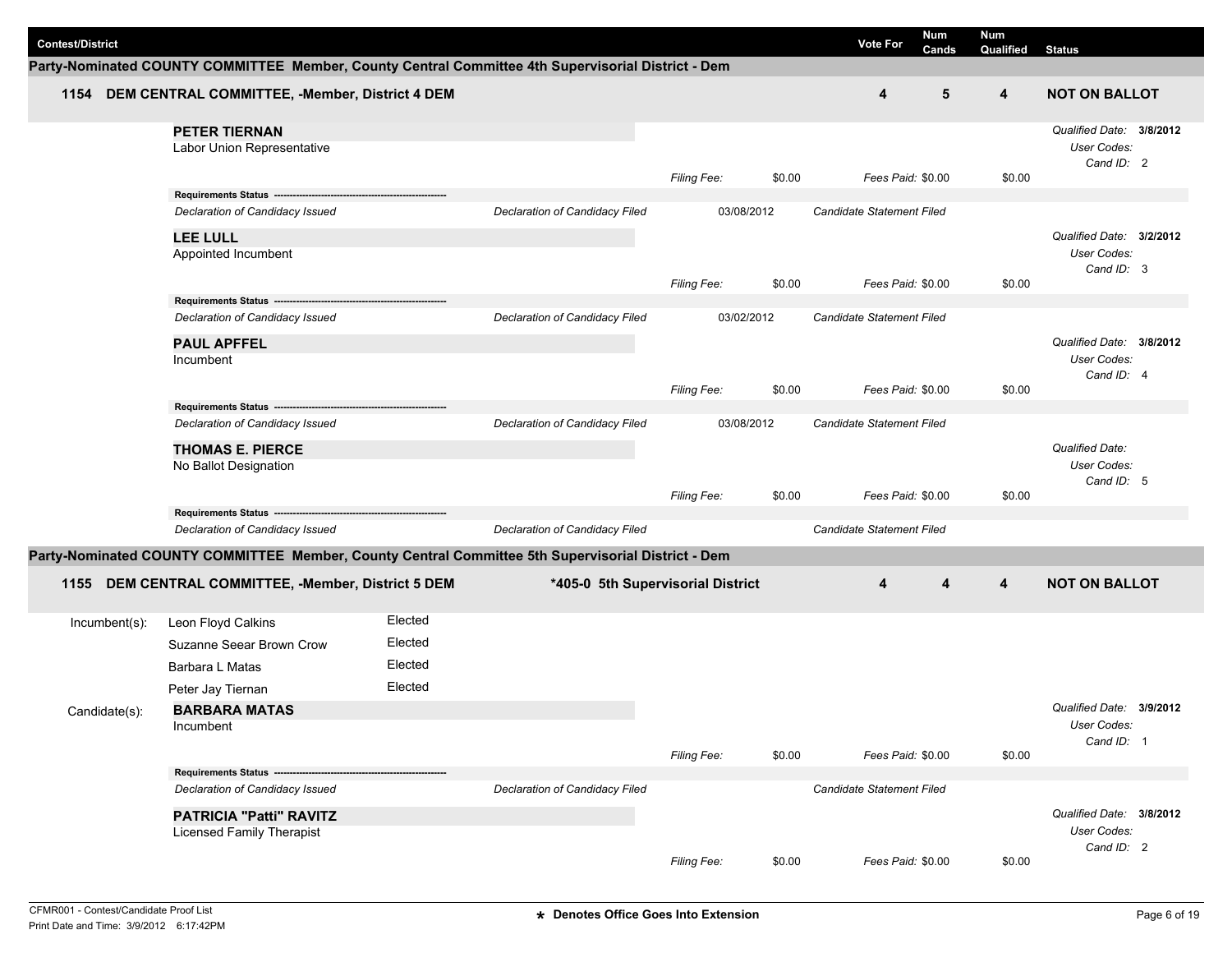| <b>Contest/District</b>                |               |                                                                                                    |         |                                       |                    |            | <b>Vote For</b>                  | <b>Num</b><br>Cands | Num<br>Qualified | <b>Status</b>            |
|----------------------------------------|---------------|----------------------------------------------------------------------------------------------------|---------|---------------------------------------|--------------------|------------|----------------------------------|---------------------|------------------|--------------------------|
|                                        |               | Party-Nominated COUNTY COMMITTEE Member, County Central Committee 5th Supervisorial District - Dem |         |                                       |                    |            |                                  |                     |                  |                          |
|                                        |               | 1155 DEM CENTRAL COMMITTEE, -Member, District 5 DEM                                                |         |                                       |                    |            | 4                                | 4                   | 4                | <b>NOT ON BALLOT</b>     |
|                                        |               | Requirements Status ----                                                                           |         |                                       |                    |            |                                  |                     |                  |                          |
|                                        |               | Declaration of Candidacy Issued                                                                    |         | Declaration of Candidacy Filed        |                    | 03/08/2012 | Candidate Statement Filed        |                     |                  |                          |
|                                        |               | <b>RICK FRAITES</b>                                                                                |         |                                       |                    |            |                                  |                     |                  | Qualified Date: 3/9/2012 |
|                                        |               | Administrative Assistant                                                                           |         |                                       |                    |            |                                  |                     |                  | User Codes:              |
|                                        |               |                                                                                                    |         |                                       | Filing Fee:        | \$0.00     | Fees Paid: \$0.00                |                     | \$0.00           | Cand ID: 3               |
|                                        |               | Requirements Status -----------------------------------                                            |         |                                       |                    |            |                                  |                     |                  |                          |
|                                        |               | Declaration of Candidacy Issued                                                                    |         | Declaration of Candidacy Filed        |                    | 03/09/2012 | <b>Candidate Statement Filed</b> |                     |                  |                          |
|                                        |               | <b>SUZANNE BROWN CROW</b>                                                                          |         |                                       |                    |            |                                  |                     |                  | Qualified Date: 3/9/2012 |
|                                        |               | No Ballot Designation                                                                              |         |                                       |                    |            |                                  |                     |                  | User Codes:              |
|                                        |               |                                                                                                    |         |                                       | <b>Filing Fee:</b> | \$0.00     | Fees Paid: \$0.00                |                     | \$0.00           | Cand ID: 4               |
|                                        |               | Requirements Status ---------------------------                                                    |         |                                       |                    |            |                                  |                     |                  |                          |
|                                        |               | Declaration of Candidacy Issued                                                                    |         | <b>Declaration of Candidacy Filed</b> |                    | 03/09/2012 | Candidate Statement Filed        |                     |                  |                          |
|                                        |               | Party-Nominated COUNTY COMMITTEE Member Of Green Party County Council, Marin County                |         |                                       |                    |            |                                  |                     |                  |                          |
| 1200                                   |               | <b>GRN COUNTY COUNCIL, -Member GRN</b>                                                             |         | *0-0 County Of Marin                  |                    |            | $\overline{7}$                   | $\mathbf 0$         | $\mathbf{0}$     | <b>NOT ON BALLOT</b>     |
|                                        | Incumbent(s): | Lawrence Bragman                                                                                   | Elected |                                       |                    |            |                                  |                     |                  |                          |
|                                        |               | Pamela J Hartwell-Herrero                                                                          | Elected |                                       |                    |            |                                  |                     |                  |                          |
|                                        |               | Nancy Lopez Mancias                                                                                | Elected |                                       |                    |            |                                  |                     |                  |                          |
|                                        |               | <b>Holly Watkins Dines</b>                                                                         | Elected |                                       |                    |            |                                  |                     |                  |                          |
|                                        |               | Marnie Rose Glickman                                                                               | Elected |                                       |                    |            |                                  |                     |                  |                          |
|                                        |               |                                                                                                    | Elected |                                       |                    |            |                                  |                     |                  |                          |
|                                        |               | Gary Mark Ruskin                                                                                   |         |                                       |                    |            |                                  |                     |                  |                          |
|                                        |               | Lewis E Tremaine III                                                                               | Elected |                                       |                    |            |                                  |                     |                  |                          |
|                                        |               | Party-Nominated COUNTY COMMITTEE Member Of Libertarian Party Central Committees, Marin County      |         |                                       |                    |            |                                  |                     |                  |                          |
| 1250                                   |               | LIB CENTRAL COMMITTEE, -Member LIB                                                                 |         | *0-0 County Of Marin                  |                    |            | $\overline{7}$                   | $\mathbf 0$         | $\mathbf{0}$     | <b>NOT ON BALLOT</b>     |
|                                        | Incumbent(s): |                                                                                                    |         |                                       |                    |            |                                  |                     |                  |                          |
|                                        |               | Party-Nominated COUNTY COMMITTEE Member Of Natural Law Party Central Committees, Marin County      |         |                                       |                    |            |                                  |                     |                  |                          |
|                                        |               | 1300 NL CENTRAL COMMITTEE, -Member                                                                 |         | *0-0 County Of Marin                  |                    |            | $\overline{7}$                   | $\mathbf{0}$        | $\mathbf{0}$     | <b>NOT ON BALLOT</b>     |
|                                        | Incumbent(s): |                                                                                                    |         |                                       |                    |            |                                  |                     |                  |                          |
|                                        |               | Party-Nominated COUNTY COMMITTEE Member of Peace &Freedom Party Central Committees, Marin County   |         |                                       |                    |            |                                  |                     |                  |                          |
|                                        |               | 1350 PF CENTRAL COMMITTEE, -Member PF                                                              |         | *0-0 County Of Marin                  |                    |            | $\overline{7}$                   | 4                   | 4                | <b>NOT ON BALLOT</b>     |
|                                        |               |                                                                                                    |         |                                       |                    |            |                                  |                     |                  |                          |
|                                        | Incumbent(s): | David Wark Reichard                                                                                | Elected |                                       |                    |            |                                  |                     |                  |                          |
|                                        |               | Roger D Harris                                                                                     | Elected |                                       |                    |            |                                  |                     |                  |                          |
|                                        |               | Meryl Sundove                                                                                      | Elected |                                       |                    |            |                                  |                     |                  |                          |
| CFMR001 - Contest/Candidate Proof List |               |                                                                                                    |         | * Denotes Office Goes Into Extension  |                    |            |                                  |                     |                  | Page 7 of 19             |
|                                        |               |                                                                                                    |         |                                       |                    |            |                                  |                     |                  |                          |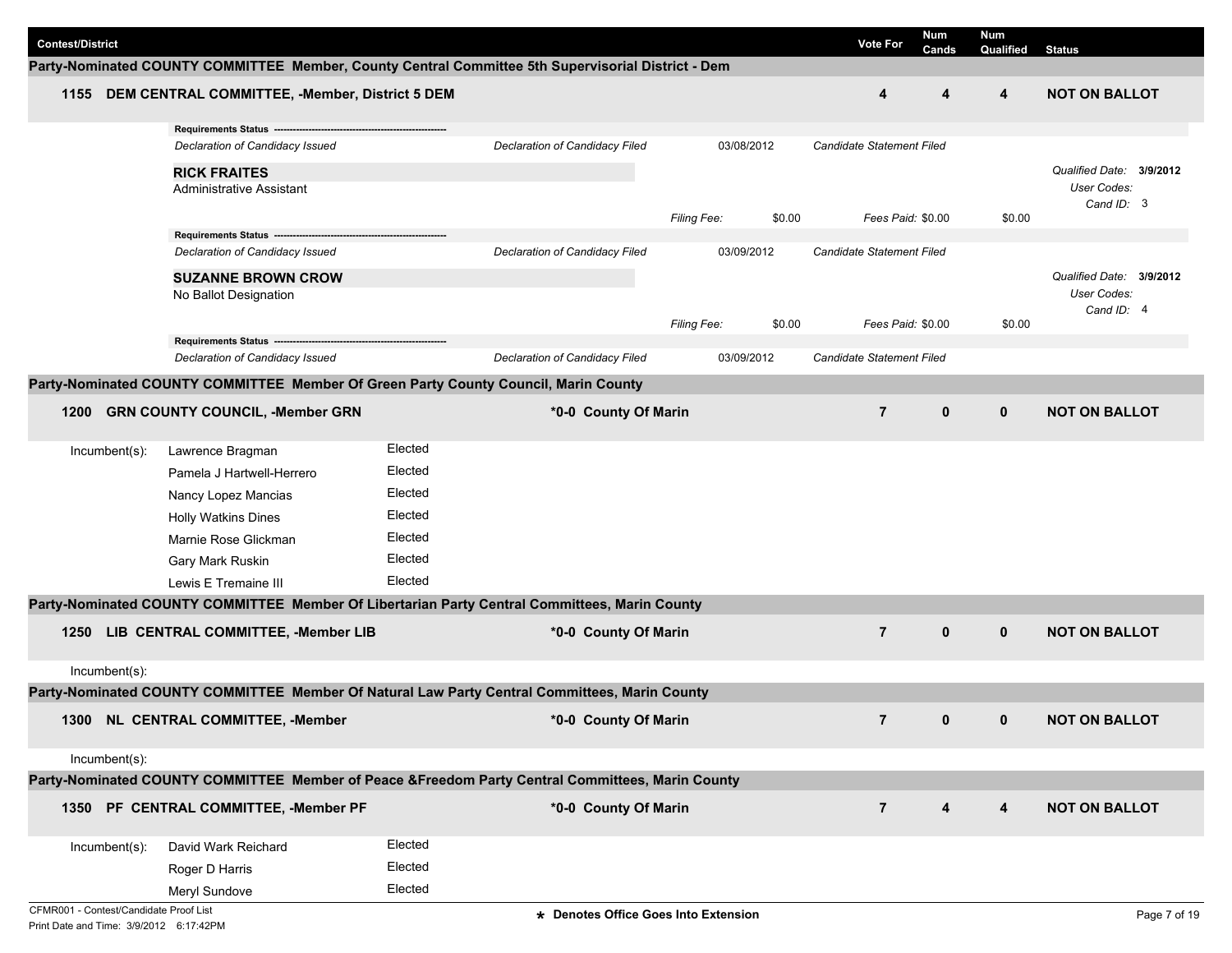|                         |                                                                                                    |         |                                   |                    |        |                           | <b>Num</b>       | <b>Num</b> |                          |  |
|-------------------------|----------------------------------------------------------------------------------------------------|---------|-----------------------------------|--------------------|--------|---------------------------|------------------|------------|--------------------------|--|
| <b>Contest/District</b> |                                                                                                    |         |                                   |                    |        | <b>Vote For</b>           | Cands            | Qualified  | <b>Status</b>            |  |
|                         | Party-Nominated COUNTY COMMITTEE Member of Peace &Freedom Party Central Committees, Marin County   |         |                                   |                    |        |                           |                  |            |                          |  |
|                         | 1350 PF CENTRAL COMMITTEE, -Member PF                                                              |         | *0-0 County Of Marin              |                    |        | $\overline{7}$            | $\boldsymbol{4}$ | 4          | <b>NOT ON BALLOT</b>     |  |
|                         | Robert John Richard                                                                                | Elected |                                   |                    |        |                           |                  |            |                          |  |
|                         | Cat Woods                                                                                          | Elected |                                   |                    |        |                           |                  |            |                          |  |
| Candidate(s):           | <b>CAT WOODS</b>                                                                                   |         |                                   |                    |        |                           |                  |            | Qualified Date: 3/8/2012 |  |
|                         | Writer/Editor                                                                                      |         |                                   |                    |        |                           |                  |            | User Codes:              |  |
|                         |                                                                                                    |         |                                   | Filing Fee:        | \$0.00 | Fees Paid: \$0.00         |                  | \$0.00     | Cand ID: 1               |  |
|                         | Requirements Status -----------------------                                                        |         |                                   |                    |        |                           |                  |            |                          |  |
|                         | Declaration of Candidacy Issued                                                                    |         | Declaration of Candidacy Filed    | 03/08/2012         |        | Candidate Statement Filed |                  |            |                          |  |
|                         | <b>BOB RICHARD</b>                                                                                 |         |                                   |                    |        |                           |                  |            | Qualified Date: 3/8/2012 |  |
|                         | Ballot designation not submitted                                                                   |         |                                   |                    |        |                           |                  |            | User Codes:              |  |
|                         |                                                                                                    |         |                                   | Filing Fee:        | \$0.00 | Fees Paid: \$0.00         |                  | \$0.00     | Cand ID: 2               |  |
|                         |                                                                                                    |         |                                   |                    |        |                           |                  |            |                          |  |
|                         | Declaration of Candidacy Issued                                                                    |         | Declaration of Candidacy Filed    | 03/08/2012         |        | Candidate Statement Filed |                  |            |                          |  |
|                         | <b>MERYL SUNDOVE</b>                                                                               |         |                                   |                    |        |                           |                  |            | Qualified Date: 3/8/2012 |  |
|                         | <b>Retired Teacher</b>                                                                             |         |                                   |                    |        |                           |                  |            | User Codes:              |  |
|                         |                                                                                                    |         |                                   | <b>Filing Fee:</b> | \$0.00 | Fees Paid: \$0.00         |                  | \$0.00     | Cand ID: 3               |  |
|                         | Requirements Status ------                                                                         |         |                                   |                    |        |                           |                  |            |                          |  |
|                         | Declaration of Candidacy Issued                                                                    |         | Declaration of Candidacy Filed    | 03/08/2012         |        | Candidate Statement Filed |                  |            |                          |  |
|                         | <b>ROGER D. HARRIS</b>                                                                             |         |                                   |                    |        |                           |                  |            | Qualified Date: 3/8/2012 |  |
|                         | Certified Wildlife Biologist                                                                       |         |                                   |                    |        |                           |                  |            | User Codes:              |  |
|                         |                                                                                                    |         |                                   | Filing Fee:        | \$0.00 | Fees Paid: \$0.00         |                  | \$0.00     | Cand ID: 4               |  |
|                         | <b>Requirements Status --</b>                                                                      |         |                                   |                    |        |                           |                  |            |                          |  |
|                         | Declaration of Candidacy Issued                                                                    |         | Declaration of Candidacy Filed    | 03/08/2012         |        | Candidate Statement Filed |                  |            |                          |  |
|                         | Party-Nominated COUNTY COMMITTEE Member, County Central Committee 1st Supervisorial District - Rep |         |                                   |                    |        |                           |                  |            |                          |  |
| 1401                    | REP CENTRAL COMMITTEE, -Member, District 1 REP                                                     |         | *401-0 1st Supervisorial District |                    |        | 5                         | $\overline{7}$   | 6          | <b>ON BALLOT</b>         |  |
| $lncumbent(s)$ :        | Stephen Peter Vance                                                                                | Elected |                                   |                    |        |                           |                  |            |                          |  |
|                         | Helen Jacobs Gregory                                                                               | Elected |                                   |                    |        |                           |                  |            |                          |  |
|                         | Mary Pat Featherstone                                                                              | Elected |                                   |                    |        |                           |                  |            |                          |  |
|                         | John R Wilkinson Jr                                                                                | Elected |                                   |                    |        |                           |                  |            |                          |  |
|                         | Thomas E Montgomery III                                                                            | Elected |                                   |                    |        |                           |                  |            |                          |  |
| Candidate(s):           | <b>KERNAN JANG</b>                                                                                 |         |                                   |                    |        |                           |                  |            | Qualified Date: 3/6/2012 |  |
|                         | Ballot designation not submitted                                                                   |         |                                   |                    |        |                           |                  |            | User Codes:              |  |
|                         |                                                                                                    |         |                                   | Filing Fee:        | \$0.00 | Fees Paid: \$0.00         |                  | \$0.00     | Cand ID: 1               |  |
|                         | Requirements Status ------------------------------                                                 |         |                                   |                    |        |                           |                  |            |                          |  |
|                         | Declaration of Candidacy Issued                                                                    |         | Declaration of Candidacy Filed    | 03/06/2012         |        | Candidate Statement Filed |                  |            |                          |  |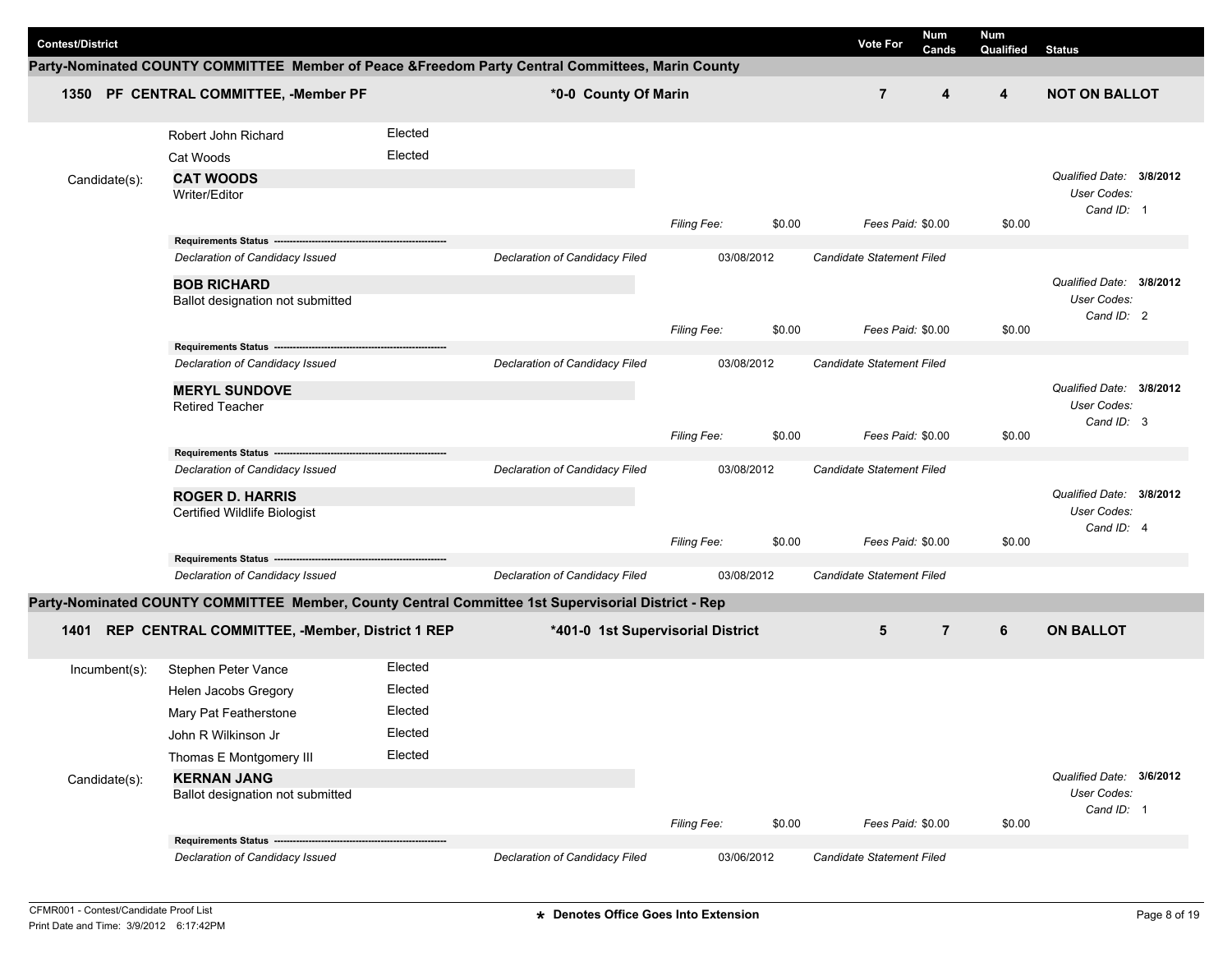|                         |                                                                                                    |                   |                                |                                   |        |                                  | Num            | Num       |                                                       |  |
|-------------------------|----------------------------------------------------------------------------------------------------|-------------------|--------------------------------|-----------------------------------|--------|----------------------------------|----------------|-----------|-------------------------------------------------------|--|
| <b>Contest/District</b> |                                                                                                    |                   |                                |                                   |        | <b>Vote For</b>                  | Cands          | Qualified | <b>Status</b>                                         |  |
|                         | Party-Nominated COUNTY COMMITTEE Member, County Central Committee 1st Supervisorial District - Rep |                   |                                |                                   |        |                                  |                |           |                                                       |  |
|                         | 1401 REP CENTRAL COMMITTEE, -Member, District 1 REP                                                |                   |                                |                                   |        | 5                                | $\overline{7}$ | 6         | <b>ON BALLOT</b>                                      |  |
|                         | <b>THOMAS MONTGOMERY</b><br>Ballot designation not submitted                                       |                   |                                | Filing Fee:                       | \$0.00 | Fees Paid: \$0.00                |                | \$0.00    | Qualified Date: 3/2/2012<br>User Codes:<br>Cand ID: 2 |  |
|                         | Requirements Status ------------------------                                                       |                   |                                |                                   |        |                                  |                |           |                                                       |  |
|                         | Declaration of Candidacy Issued                                                                    |                   | Declaration of Candidacy Filed | 03/02/2012                        |        | Candidate Statement Filed        |                |           |                                                       |  |
|                         | <b>STEPHEN VANCE</b><br>Incumbent                                                                  |                   |                                |                                   |        |                                  |                |           | Qualified Date: 3/7/2012<br>User Codes:<br>Cand ID: 3 |  |
|                         |                                                                                                    |                   |                                | Filing Fee:                       | \$0.00 | Fees Paid: \$0.00                |                | \$0.00    |                                                       |  |
|                         | Declaration of Candidacy Issued                                                                    |                   | Declaration of Candidacy Filed | 03/07/2012                        |        | Candidate Statement Filed        |                |           |                                                       |  |
|                         | <b>CINDY EISENHOWER</b><br><b>National Training Director</b>                                       |                   |                                |                                   |        |                                  |                |           | Qualified Date: 3/7/2012<br>User Codes:<br>Cand ID: 4 |  |
|                         |                                                                                                    |                   |                                | <b>Filing Fee:</b>                | \$0.00 | Fees Paid: \$0.00                |                | \$0.00    |                                                       |  |
|                         | Requirements Status ----------------------------<br>Declaration of Candidacy Issued                |                   | Declaration of Candidacy Filed | 03/07/2012                        |        | <b>Candidate Statement Filed</b> |                |           |                                                       |  |
|                         | <b>MARY PAT FEATHERSTONE</b><br>Incumbent                                                          |                   |                                |                                   |        |                                  |                |           | Qualified Date: 3/9/2012<br>User Codes:<br>Cand ID: 5 |  |
|                         |                                                                                                    |                   |                                | Filing Fee:                       | \$0.00 | Fees Paid: \$0.00                |                | \$0.00    |                                                       |  |
|                         | Requirements Status --------------------<br>Declaration of Candidacy Issued                        | 03/09/2012        | Declaration of Candidacy Filed | 03/09/2012                        |        | Candidate Statement Filed        |                |           |                                                       |  |
|                         | <b>JACK WILKINSON</b><br>Incumbent                                                                 |                   |                                |                                   |        |                                  |                |           | Qualified Date: 3/9/2012<br>User Codes:<br>Cand ID: 6 |  |
|                         | Requirements Status ---                                                                            |                   |                                | <b>Filing Fee:</b>                | \$0.00 | Fees Paid: \$0.00                |                | \$0.00    |                                                       |  |
|                         | Declaration of Candidacy Issued                                                                    |                   | Declaration of Candidacy Filed | 03/09/2012                        |        | Candidate Statement Filed        |                |           |                                                       |  |
|                         | <b>HELEN J. GREGORY</b><br>No Ballot Designation                                                   |                   |                                |                                   |        |                                  |                |           | Qualified Date:<br>User Codes:                        |  |
|                         |                                                                                                    |                   |                                | <b>Filing Fee:</b>                | \$0.00 | Fees Paid: \$0.00                |                | \$0.00    | Cand ID: 7                                            |  |
|                         | Requirements Status ------------------------------                                                 |                   |                                |                                   |        |                                  |                |           |                                                       |  |
|                         | Declaration of Candidacy Issued                                                                    |                   | Declaration of Candidacy Filed |                                   |        | Candidate Statement Filed        |                |           |                                                       |  |
|                         | Party-Nominated COUNTY COMMITTEE Member, County Central Committee 2nd Supervisorial District - Rep |                   |                                |                                   |        |                                  |                |           |                                                       |  |
|                         | 1402 REP CENTRAL COMMITTEE, -Member, District 2 REP                                                |                   |                                | *402-0 2nd Supervisorial District |        | $\overline{\mathbf{4}}$          | 6              | ${\bf 5}$ | <b>ON BALLOT</b>                                      |  |
| Incumbent(s):           | Vic Canby                                                                                          | Appointed in Lieu |                                |                                   |        |                                  |                |           |                                                       |  |
|                         | Karen Marie Molden                                                                                 | Appointed in Lieu |                                |                                   |        |                                  |                |           |                                                       |  |
|                         | Morgan Kelley                                                                                      | Appointed in Lieu |                                |                                   |        |                                  |                |           |                                                       |  |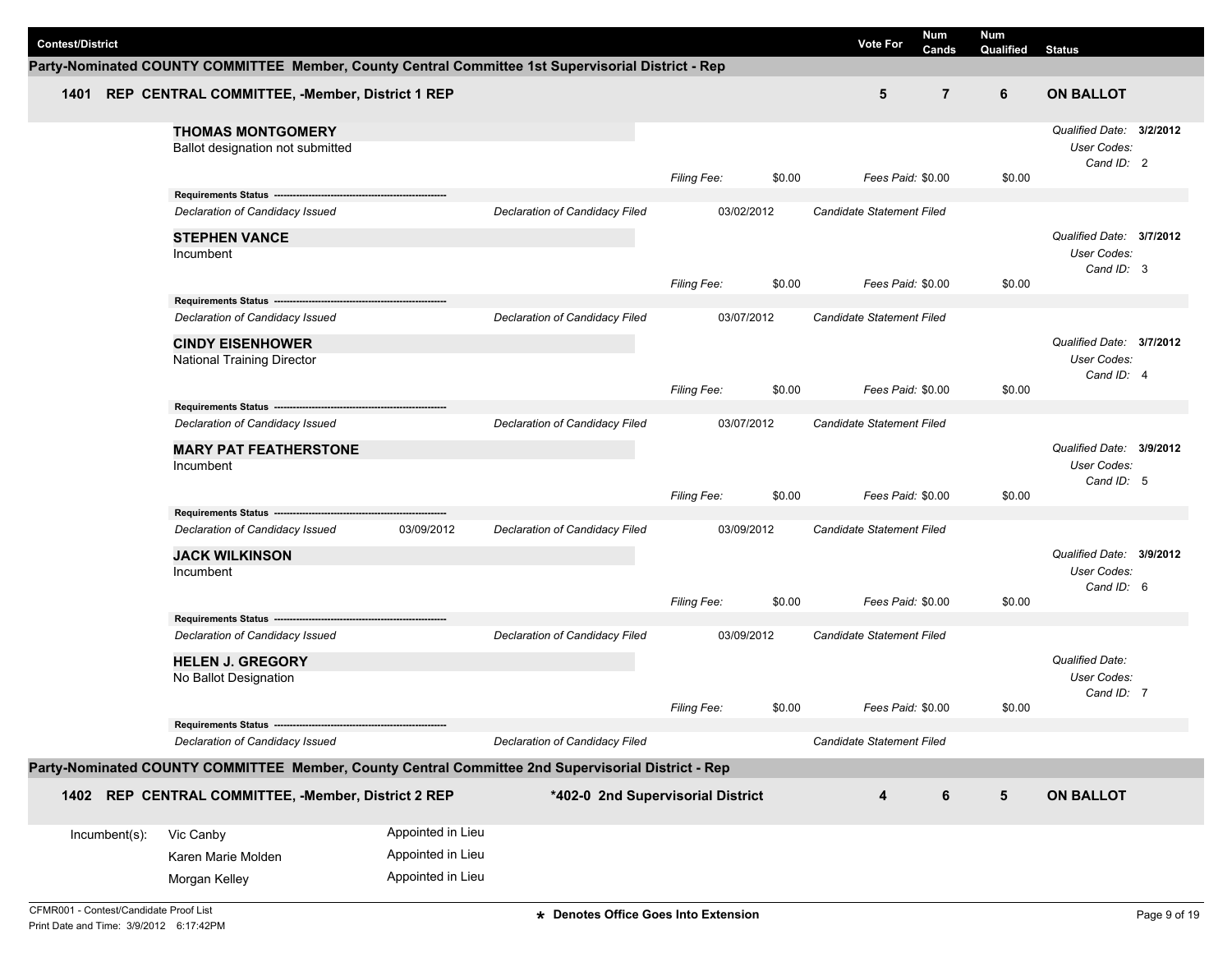| <b>Contest/District</b> |                                                                                                    |                   |                                   |                    |        | <b>Vote For</b>           | Num<br><b>Cands</b> | Num<br>Qualified | <b>Status</b>                           |  |
|-------------------------|----------------------------------------------------------------------------------------------------|-------------------|-----------------------------------|--------------------|--------|---------------------------|---------------------|------------------|-----------------------------------------|--|
|                         | Party-Nominated COUNTY COMMITTEE Member, County Central Committee 2nd Supervisorial District - Rep |                   |                                   |                    |        |                           |                     |                  |                                         |  |
|                         | 1402 REP CENTRAL COMMITTEE, -Member, District 2 REP                                                |                   | *402-0 2nd Supervisorial District |                    |        | 4                         | 6                   | 5                | <b>ON BALLOT</b>                        |  |
| Incumbent(s):           | Kevin William Krick                                                                                | Appointed in Lieu |                                   |                    |        |                           |                     |                  |                                         |  |
|                         | George Hall Buckle                                                                                 | Appointed in Lieu |                                   |                    |        |                           |                     |                  |                                         |  |
| Candidate(s):           | <b>KEVIN WILLIAM KRICK</b><br>Incumbent                                                            |                   |                                   |                    |        |                           |                     |                  | Qualified Date: 3/5/2012<br>User Codes: |  |
|                         |                                                                                                    |                   |                                   | Filing Fee:        | \$0.00 | Fees Paid: \$0.00         |                     | \$0.00           | Cand ID: 1                              |  |
|                         | Requirements Status ---------------------------                                                    |                   |                                   |                    |        |                           |                     |                  |                                         |  |
|                         | Declaration of Candidacy Issued                                                                    |                   | Declaration of Candidacy Filed    | 03/05/2012         |        | Candidate Statement Filed |                     |                  |                                         |  |
|                         | <b>MORGAN KELLEY</b>                                                                               |                   |                                   |                    |        |                           |                     |                  | Qualified Date: 3/7/2012                |  |
|                         | Incumbent                                                                                          |                   |                                   |                    |        |                           |                     |                  | User Codes:<br>Cand ID: 2               |  |
|                         |                                                                                                    |                   |                                   | <b>Filing Fee:</b> | \$0.00 | Fees Paid: \$0.00         |                     | \$0.00           |                                         |  |
|                         | Requirements Status ----------------------                                                         |                   |                                   |                    |        |                           |                     |                  |                                         |  |
|                         | Declaration of Candidacy Issued                                                                    |                   | Declaration of Candidacy Filed    | 03/07/2012         |        | Candidate Statement Filed |                     |                  |                                         |  |
|                         | <b>VIC CANBY</b>                                                                                   |                   |                                   |                    |        |                           |                     |                  | Qualified Date: 3/8/2012                |  |
|                         | Incumbent                                                                                          |                   |                                   |                    |        |                           |                     |                  | User Codes:<br>Cand ID: 3               |  |
|                         |                                                                                                    |                   |                                   | Filing Fee:        | \$0.00 | Fees Paid: \$0.00         |                     | \$0.00           |                                         |  |
|                         | Requirements Status --                                                                             |                   |                                   |                    |        |                           |                     |                  |                                         |  |
|                         | Declaration of Candidacy Issued                                                                    |                   | Declaration of Candidacy Filed    | 03/08/2012         |        | Candidate Statement Filed |                     |                  |                                         |  |
|                         | <b>ILENE BRAUN MEYERS</b>                                                                          |                   |                                   |                    |        |                           |                     |                  | Qualified Date:                         |  |
|                         | No Ballot Designation                                                                              |                   |                                   |                    |        |                           |                     |                  | User Codes:                             |  |
|                         |                                                                                                    |                   |                                   | <b>Filing Fee:</b> | \$0.00 | Fees Paid: \$0.00         |                     | \$0.00           | Cand ID: 4                              |  |
|                         | Requirements Status ------                                                                         |                   |                                   |                    |        |                           |                     |                  |                                         |  |
|                         | Declaration of Candidacy Issued                                                                    |                   | Declaration of Candidacy Filed    |                    |        | Candidate Statement Filed |                     |                  |                                         |  |
|                         | <b>KAREN MOLDEN</b>                                                                                |                   |                                   |                    |        |                           |                     |                  | Qualified Date: 3/7/2012                |  |
|                         | Incumbent                                                                                          |                   |                                   |                    |        |                           |                     |                  | User Codes:<br>Cand ID: 5               |  |
|                         |                                                                                                    |                   |                                   | Filing Fee:        | \$0.00 | Fees Paid: \$0.00         |                     | \$0.00           |                                         |  |
|                         | Requirements Status -----------------------                                                        |                   |                                   |                    |        |                           |                     |                  |                                         |  |
|                         | Declaration of Candidacy Issued                                                                    |                   | Declaration of Candidacy Filed    | 03/07/2012         |        | Candidate Statement Filed |                     |                  |                                         |  |
|                         | <b>GEORGE H. BUCKLE</b>                                                                            |                   |                                   |                    |        |                           |                     |                  | Qualified Date: 3/7/2012                |  |
|                         | Incumbent                                                                                          |                   |                                   |                    |        |                           |                     |                  | User Codes:                             |  |
|                         |                                                                                                    |                   |                                   | Filing Fee:        | \$0.00 | Fees Paid: \$0.00         |                     | \$0.00           | Cand ID: 6                              |  |
|                         | Requirements Status -                                                                              |                   |                                   |                    |        |                           |                     |                  |                                         |  |
|                         | Declaration of Candidacy Issued                                                                    |                   | Declaration of Candidacy Filed    | 03/07/2012         |        | Candidate Statement Filed |                     |                  |                                         |  |
|                         | Party-Nominated COUNTY COMMITTEE Member, County Central Committee 3rd Supervisorial District - Rep |                   |                                   |                    |        |                           |                     |                  |                                         |  |
| 1403                    | REP CENTRAL COMMITTEE, -Member, District 3 REP                                                     |                   | *403-0 3rd Supervisorial District |                    |        | 5                         | $\mathbf{1}$        | $\mathbf 0$      | <b>NOT ON BALLOT</b>                    |  |
| Incumbent(s):           | Carolyn F Patrick                                                                                  | Appointed in Lieu |                                   |                    |        |                           |                     |                  |                                         |  |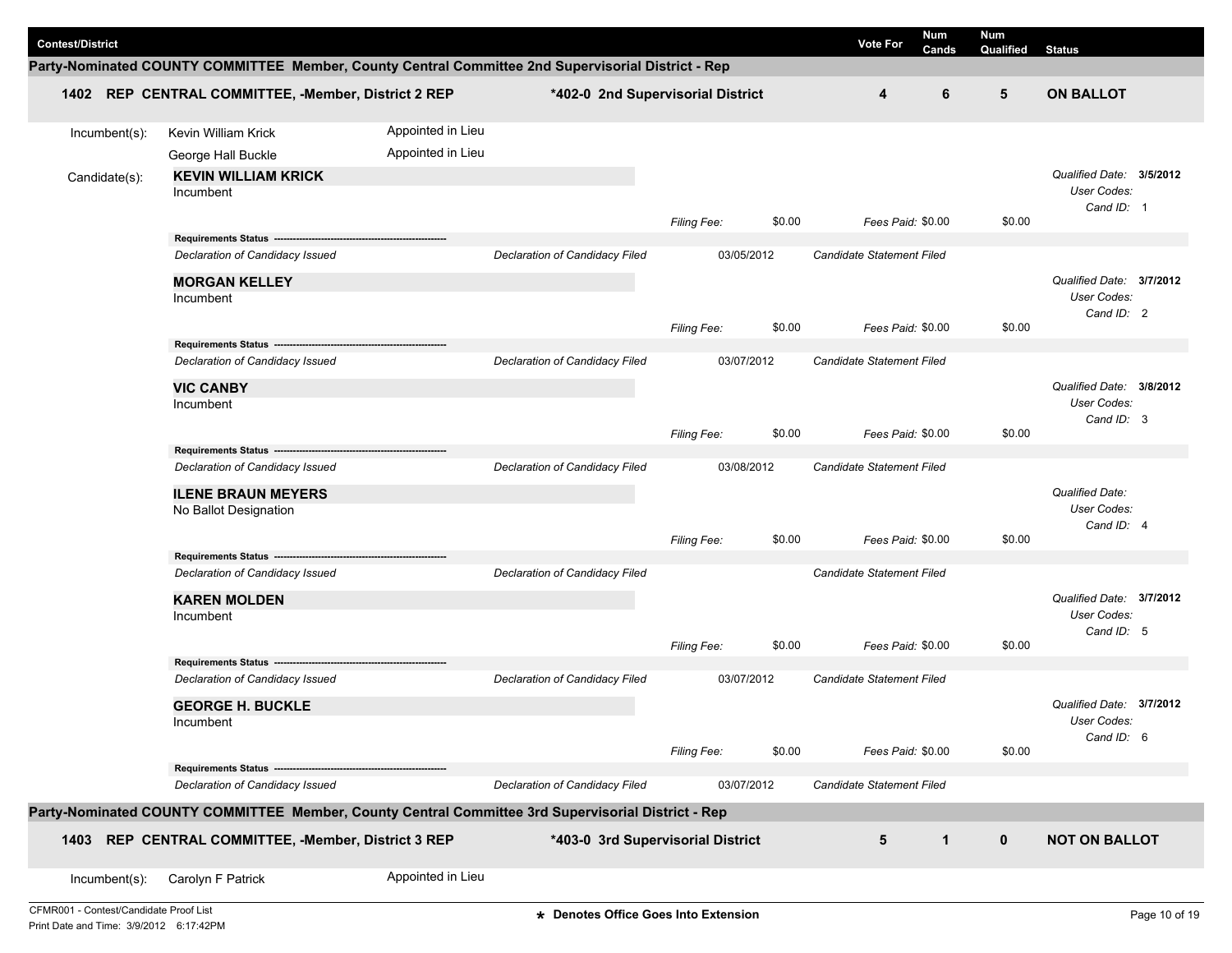|                         |                                                                                                    |                   |                                |                                   |        | <b>Num</b>                       |                | Num          |                                              |
|-------------------------|----------------------------------------------------------------------------------------------------|-------------------|--------------------------------|-----------------------------------|--------|----------------------------------|----------------|--------------|----------------------------------------------|
| <b>Contest/District</b> |                                                                                                    |                   |                                |                                   |        | <b>Vote For</b>                  | Cands          | Qualified    | <b>Status</b>                                |
|                         | Party-Nominated COUNTY COMMITTEE Member, County Central Committee 3rd Supervisorial District - Rep |                   |                                |                                   |        |                                  |                |              |                                              |
| 1403                    | REP CENTRAL COMMITTEE, -Member, District 3 REP                                                     |                   |                                | *403-0 3rd Supervisorial District |        | 5                                | $\mathbf{1}$   | $\mathbf 0$  | <b>NOT ON BALLOT</b>                         |
| $Incumbent(s)$ :        | Sue Anne Campbell                                                                                  | Appointed in Lieu |                                |                                   |        |                                  |                |              |                                              |
|                         | Stephanie Lea Witt                                                                                 | Appointed in Lieu |                                |                                   |        |                                  |                |              |                                              |
|                         | Thomas B Myskowski                                                                                 | Appointed in Lieu |                                |                                   |        |                                  |                |              |                                              |
|                         | Cynthia Batt                                                                                       | Appointed in Lieu |                                |                                   |        |                                  |                |              |                                              |
| Candidate(s):           | <b>THOMAS J. NELSEN</b><br>No Ballot Designation                                                   |                   |                                |                                   | \$0.00 | Fees Paid: \$0.00                |                | \$0.00       | Qualified Date:<br>User Codes:<br>Cand ID: 1 |
|                         |                                                                                                    |                   |                                | <b>Filing Fee:</b>                |        |                                  |                |              |                                              |
|                         | Declaration of Candidacy Issued                                                                    |                   | Declaration of Candidacy Filed |                                   |        | <b>Candidate Statement Filed</b> |                |              |                                              |
|                         | Party-Nominated COUNTY COMMITTEE Member, County Central Committee 4th Supervisorial District - Rep |                   |                                |                                   |        |                                  |                |              |                                              |
|                         | 1404 REP CENTRAL COMMITTEE, -Member, District 4 REP                                                |                   |                                | *404-0 4th Supervisorial District |        | $\mathbf{3}$                     | $\overline{2}$ | $\mathbf{1}$ | <b>NOT ON BALLOT</b>                         |
|                         |                                                                                                    |                   |                                |                                   |        |                                  |                |              |                                              |
| Incumbent(s):           | Robert Marshall Figari                                                                             | Elected           |                                |                                   |        |                                  |                |              |                                              |
|                         | Catherine P Bragg                                                                                  | Elected           |                                |                                   |        |                                  |                |              |                                              |
|                         | <b>Michael Hartnett</b>                                                                            | Elected           |                                |                                   |        |                                  |                |              |                                              |
| Candidate(s):           | <b>ROLAND DENTON UNDERHILL</b><br>No Ballot Designation                                            |                   |                                |                                   |        |                                  |                |              | Qualified Date:<br>User Codes:<br>Cand ID: 1 |
|                         |                                                                                                    |                   |                                | Filing Fee:                       | \$0.00 | Fees Paid: \$0.00                |                | \$0.00       |                                              |
|                         | Requirements Status -----------                                                                    |                   |                                |                                   |        |                                  |                |              |                                              |
|                         | Declaration of Candidacy Issued                                                                    |                   | Declaration of Candidacy Filed |                                   |        | <b>Candidate Statement Filed</b> |                |              |                                              |
|                         | <b>CATHERINE BRAGG</b>                                                                             |                   |                                |                                   |        |                                  |                |              | Qualified Date: 3/9/2012                     |
|                         | <b>Small Business Owner</b>                                                                        |                   |                                |                                   |        |                                  |                |              | User Codes:<br>Cand ID: 2                    |
|                         |                                                                                                    |                   |                                | <b>Filing Fee:</b>                | \$0.00 | Fees Paid: \$0.00                |                | \$0.00       |                                              |
|                         | <b>Requirements Status</b><br>Declaration of Candidacy Issued                                      |                   | Declaration of Candidacy Filed | 03/09/2012                        |        | Candidate Statement Filed        |                |              |                                              |
|                         |                                                                                                    |                   |                                |                                   |        |                                  |                |              |                                              |
|                         | Party-Nominated COUNTY COMMITTEE Member, County Central Committee 5th Supervisorial District - Rep |                   |                                |                                   |        |                                  |                |              |                                              |
| 1405                    | REP CENTRAL COMMITTEE, -Member, District 5 REP                                                     |                   |                                | *405-0 5th Supervisorial District |        | 5                                | 4              | 4            | <b>NOT ON BALLOT</b>                         |
| Incumbent(s):           | Roland Denton Underhill                                                                            | Elected           |                                |                                   |        |                                  |                |              |                                              |
|                         | Susan Gordon Miller                                                                                | Elected           |                                |                                   |        |                                  |                |              |                                              |
|                         | Victor Manuel Aguila                                                                               | Elected           |                                |                                   |        |                                  |                |              |                                              |
|                         | Paul Kevin Herrerias                                                                               | Elected           |                                |                                   |        |                                  |                |              |                                              |
|                         | Frank A Tallarida                                                                                  | Elected           |                                |                                   |        |                                  |                |              |                                              |
|                         |                                                                                                    |                   |                                |                                   |        |                                  |                |              |                                              |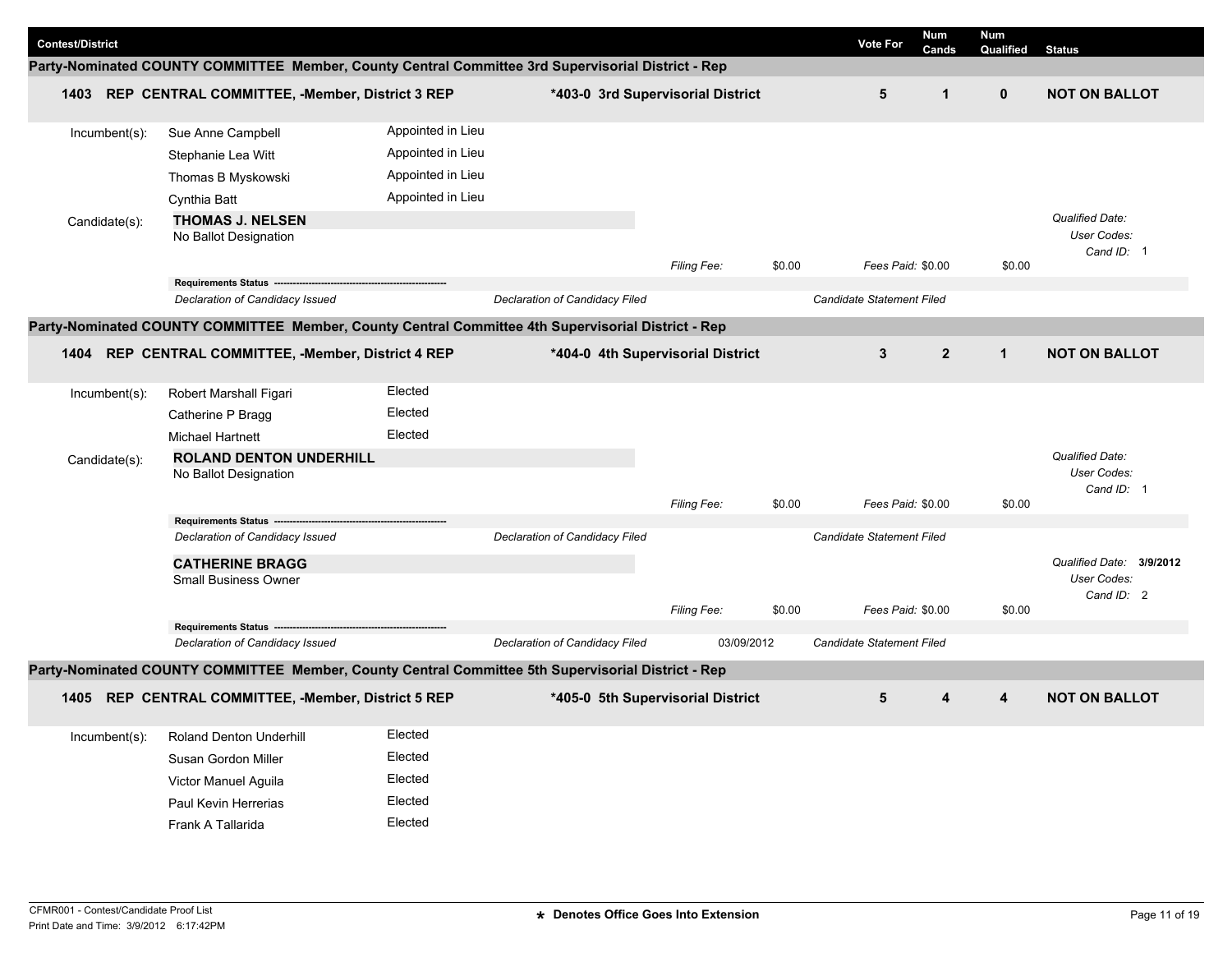| <b>Contest/District</b> |                                                                                                    |         |                                |                    |            | <b>Vote For</b>                  | Num<br>Cands   | <b>Num</b><br>Qualified | <b>Status</b>                                                |  |
|-------------------------|----------------------------------------------------------------------------------------------------|---------|--------------------------------|--------------------|------------|----------------------------------|----------------|-------------------------|--------------------------------------------------------------|--|
|                         | Party-Nominated COUNTY COMMITTEE Member, County Central Committee 5th Supervisorial District - Rep |         |                                |                    |            |                                  |                |                         |                                                              |  |
|                         | 1405 REP CENTRAL COMMITTEE, -Member, District 5 REP                                                |         |                                |                    |            | 5                                | 4              | $\overline{\mathbf{4}}$ | <b>NOT ON BALLOT</b>                                         |  |
| Candidate(s):           | <b>DONNA JOY PFEIFF</b><br>Ballot designation not submitted                                        |         |                                |                    |            |                                  |                |                         | Qualified Date: 3/5/2012<br><b>User Codes:</b><br>Cand ID: 1 |  |
|                         | Requirements Status ------------------------                                                       |         |                                | Filing Fee:        | \$0.00     | Fees Paid: \$0.00                |                | \$0.00                  |                                                              |  |
|                         | Declaration of Candidacy Issued                                                                    |         | Declaration of Candidacy Filed |                    | 03/05/2012 | Candidate Statement Filed        |                |                         |                                                              |  |
|                         | <b>FRANK TALLARIDA</b><br>Incumbent                                                                |         |                                |                    |            |                                  |                |                         | Qualified Date: 3/9/2012<br>User Codes:<br>Cand ID: 2        |  |
|                         |                                                                                                    |         |                                | <b>Filing Fee:</b> | \$0.00     | Fees Paid: \$0.00                |                | \$0.00                  |                                                              |  |
|                         | Requirements Status ------------------<br>Declaration of Candidacy Issued                          |         | Declaration of Candidacy Filed |                    | 03/09/2012 | Candidate Statement Filed        |                |                         |                                                              |  |
|                         | <b>CECILE HAWKINS</b><br>Incumbent                                                                 |         |                                |                    |            |                                  |                |                         | Qualified Date: 3/9/2012<br>User Codes:<br>Cand ID: 3        |  |
|                         |                                                                                                    |         |                                | Filing Fee:        | \$0.00     | Fees Paid: \$0.00                |                | \$0.00                  |                                                              |  |
|                         | Requirements Status ---<br>Declaration of Candidacy Issued                                         |         | Declaration of Candidacy Filed |                    | 03/09/2012 | <b>Candidate Statement Filed</b> |                |                         |                                                              |  |
|                         | <b>VICTOR AGUILA</b><br>Incumbent                                                                  |         |                                |                    |            |                                  |                |                         | Qualified Date: 3/9/2012<br><b>User Codes:</b><br>Cand ID: 4 |  |
|                         |                                                                                                    |         |                                | <b>Filing Fee:</b> | \$0.00     | Fees Paid: \$0.00                |                | \$0.00                  |                                                              |  |
|                         | Requirements Status ---------<br>Declaration of Candidacy Issued                                   |         | Declaration of Candidacy Filed |                    |            | Candidate Statement Filed        |                |                         |                                                              |  |
|                         | Voter-Nominated UNITED STATES SENATOR United States Senator                                        |         |                                |                    |            |                                  |                |                         |                                                              |  |
| $*$ 1790                | <b>UNITED STATES SENATOR</b>                                                                       |         | *0-0 County Of Marin           |                    |            | $\mathbf{1}$                     | $\overline{2}$ | $\mathbf{0}$            | <b>ON BALLOT</b>                                             |  |
| Incumbent(s):           | Dianne Feinstein                                                                                   | Elected |                                |                    |            |                                  |                |                         |                                                              |  |
| Candidate(s):           | <b>MARSHA J FEINLAND</b><br>No Ballot Designation                                                  |         |                                |                    |            |                                  |                |                         | <b>Qualified Date:</b><br>User Codes:<br>Cand ID: 1          |  |
|                         |                                                                                                    |         |                                | <b>Filing Fee:</b> | \$3,480.00 | Fees Paid: \$0.00                |                | \$0.00                  |                                                              |  |
|                         | Requirements Status ---<br>Declaration of Candidacy Issued                                         |         | Declaration of Candidacy Filed |                    |            | Candidate Statement Filed        |                |                         |                                                              |  |
|                         | <b>DAVID ALEX LEVITT</b><br>No Ballot Designation                                                  |         |                                | Filing Fee:        | \$3,480.00 | Fees Paid: \$0.00                |                | \$0.00                  | <b>Qualified Date:</b><br>User Codes:<br>Cand ID: 2          |  |
|                         | Requirements Status ------------                                                                   |         |                                |                    |            |                                  |                |                         |                                                              |  |
|                         | Declaration of Candidacy Issued                                                                    |         | Declaration of Candidacy Filed |                    |            | Candidate Statement Filed        |                |                         |                                                              |  |
|                         | Voter-Nominated UNITED STATES REPRESENTATIVE United States Representative, 2nd District            |         |                                |                    |            |                                  |                |                         |                                                              |  |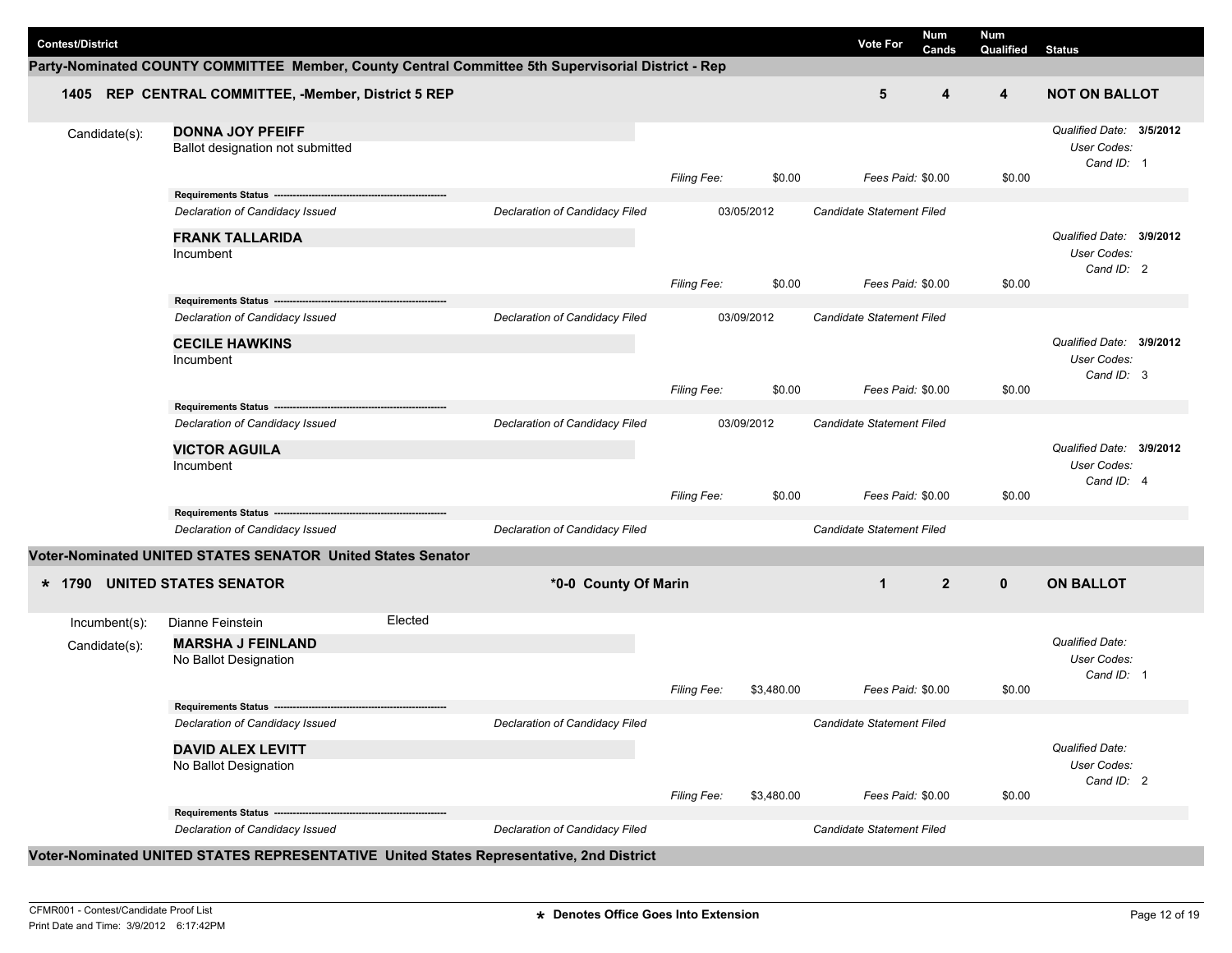| <b>Num</b><br>Num       |               |                                                                           |         |                                                                                         |                    |            |                           |       |           |                                                       |  |  |
|-------------------------|---------------|---------------------------------------------------------------------------|---------|-----------------------------------------------------------------------------------------|--------------------|------------|---------------------------|-------|-----------|-------------------------------------------------------|--|--|
| <b>Contest/District</b> |               |                                                                           |         |                                                                                         |                    |            | <b>Vote For</b>           | Cands | Qualified | <b>Status</b>                                         |  |  |
|                         |               |                                                                           |         | Voter-Nominated UNITED STATES REPRESENTATIVE United States Representative, 2nd District |                    |            |                           |       |           |                                                       |  |  |
| $* 1800$                |               | U.S. REPRESENTATIVE,, 2nd District                                        |         | *102-0 2nd Congressional District                                                       |                    |            | 1                         | 8     | 6         | <b>ON BALLOT</b>                                      |  |  |
|                         | Incumbent(s): | Lynn Woolsey                                                              | Elected |                                                                                         |                    |            |                           |       |           |                                                       |  |  |
|                         | Candidate(s): | <b>SUSAN L. ADAMS</b><br>Nurse/County Supervisor                          |         |                                                                                         | Filing Fee:        | \$1,740.00 | Fees Paid: \$1,740.00     |       | \$0.00    | Qualified Date: 3/8/2012<br>User Codes:<br>Cand ID: 1 |  |  |
|                         |               |                                                                           |         |                                                                                         |                    |            |                           |       |           |                                                       |  |  |
|                         |               | Declaration of Candidacy Issued                                           |         | Declaration of Candidacy Filed                                                          |                    | 03/08/2012 | Candidate Statement Filed |       |           | 03/08/2012                                            |  |  |
|                         |               | <b>NORMAN SOLOMON</b><br>Educator/Author/Advocate                         |         |                                                                                         | <b>Filing Fee:</b> | \$1,740.00 | Fees Paid: \$0.00         |       | \$0.00    | Qualified Date: 3/9/2012<br>User Codes:<br>Cand ID: 2 |  |  |
|                         |               | Requirements Status ---                                                   |         |                                                                                         |                    |            |                           |       |           |                                                       |  |  |
|                         |               | Declaration of Candidacy Issued                                           |         | Declaration of Candidacy Filed                                                          |                    | 03/09/2012 | Candidate Statement Filed |       |           | 03/09/2012                                            |  |  |
|                         |               | <b>LARRY FRITZLAN</b><br>Psychotherapist/Interventionist/Businessperson   |         |                                                                                         |                    |            |                           |       |           | Qualified Date: 3/7/2012<br>User Codes:<br>Cand ID: 3 |  |  |
|                         |               |                                                                           |         |                                                                                         | <b>Filing Fee:</b> | \$1,740.00 | Fees Paid: \$1,740.00     |       | \$0.00    |                                                       |  |  |
|                         |               | Requirements Status ------------------<br>Declaration of Candidacy Issued |         | Declaration of Candidacy Filed                                                          |                    | 03/07/2012 | Candidate Statement Filed |       |           | 03/07/2012                                            |  |  |
|                         |               | <b>JARED HUFFMAN</b><br>Environmental Attorney/Assemblymember             |         |                                                                                         | <b>Filing Fee:</b> | \$1,740.00 | Fees Paid: \$1,740.00     |       | \$0.00    | Qualified Date: 3/8/2012<br>User Codes:<br>Cand ID: 4 |  |  |
|                         |               |                                                                           |         |                                                                                         |                    |            |                           |       |           |                                                       |  |  |
|                         |               | Declaration of Candidacy Issued                                           |         | Declaration of Candidacy Filed                                                          |                    | 03/08/2012 | Candidate Statement Filed |       |           | 03/08/2012                                            |  |  |
|                         |               | <b>STACEY LAWSON</b><br>Educator/Small Businesswoman                      |         |                                                                                         |                    |            |                           |       |           | Qualified Date: 3/7/2012<br>User Codes:<br>Cand ID: 5 |  |  |
|                         |               | Requirements Status -----------------                                     |         |                                                                                         | <b>Filing Fee:</b> | \$1,740.00 | Fees Paid: \$1,740.00     |       | \$0.00    |                                                       |  |  |
|                         |               | Declaration of Candidacy Issued                                           |         | Declaration of Candidacy Filed                                                          |                    | 03/07/2012 | Candidate Statement Filed |       |           | 03/07/2012                                            |  |  |
|                         |               | <b>DANIEL W. ROBERTS</b><br>Securities Broker Dealer                      |         |                                                                                         |                    |            |                           |       |           | Qualified Date: 3/7/2012<br>User Codes:<br>Cand ID: 6 |  |  |
|                         |               |                                                                           |         |                                                                                         | Filing Fee:        | \$1,740.00 | Fees Paid: \$1,740.00     |       | \$0.00    |                                                       |  |  |
|                         |               | Declaration of Candidacy Issued                                           |         | Declaration of Candidacy Filed                                                          |                    | 03/07/2012 | Candidate Statement Filed |       |           | 03/07/2012                                            |  |  |
|                         |               | <b>TIFFANY RENEE</b><br>No Ballot Designation                             |         |                                                                                         |                    |            |                           |       |           | Qualified Date:<br>User Codes:<br>Cand ID: 7          |  |  |
|                         |               |                                                                           |         |                                                                                         | <b>Filing Fee:</b> | \$1,740.00 | Fees Paid: \$0.00         |       | \$0.00    |                                                       |  |  |
|                         |               | Requirements Status ------<br>Declaration of Candidacy Issued             |         | Declaration of Candidacy Filed                                                          |                    |            | Candidate Statement Filed |       |           |                                                       |  |  |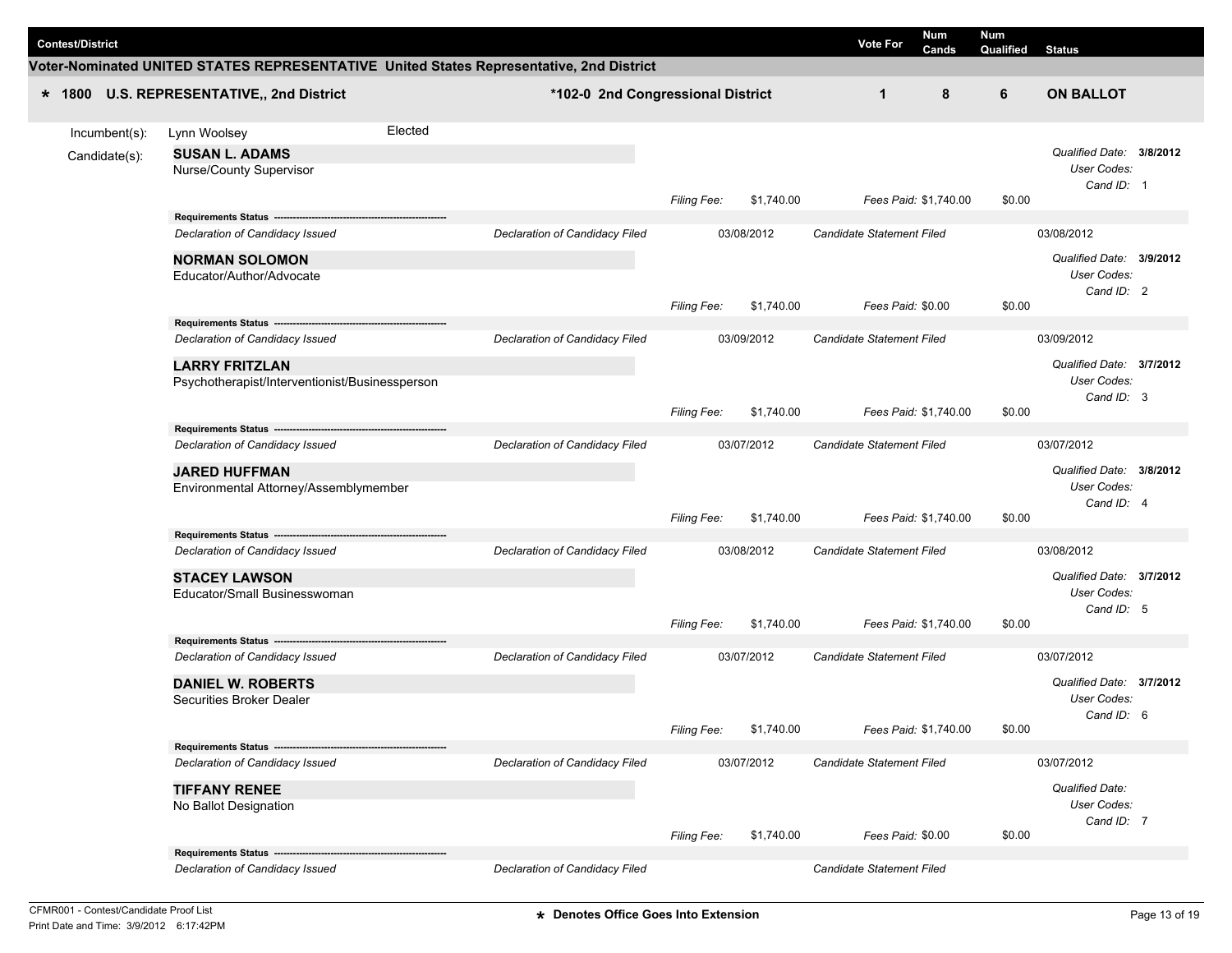| <b>Contest/District</b>        |                                                                                                |                                |                    |            | <b>Vote For</b>           | <b>Num</b><br>Cands | <b>Num</b><br>Qualified | <b>Status</b>                                         |  |
|--------------------------------|------------------------------------------------------------------------------------------------|--------------------------------|--------------------|------------|---------------------------|---------------------|-------------------------|-------------------------------------------------------|--|
|                                | Voter-Nominated UNITED STATES REPRESENTATIVE United States Representative, 2nd District        |                                |                    |            |                           |                     |                         |                                                       |  |
| 1800                           | U.S. REPRESENTATIVE,, 2nd District                                                             |                                |                    |            | $\mathbf 1$               | 8                   | 6                       | <b>ON BALLOT</b>                                      |  |
|                                | <b>BROOKE CLARKE</b><br>No Ballot Designation                                                  |                                | Filing Fee:        | \$1,740.00 | Fees Paid: \$0.00         |                     | \$0.00                  | <b>Qualified Date:</b><br>User Codes:<br>Cand ID: 8   |  |
|                                | Requirements Status -------<br>Declaration of Candidacy Issued                                 | Declaration of Candidacy Filed |                    |            | Candidate Statement Filed |                     |                         | 03/05/2012                                            |  |
|                                | Voter-Nominated MEMBER OF THE ASSEMBLY Member of the State Assembly, 10th District             |                                |                    |            |                           |                     |                         |                                                       |  |
|                                |                                                                                                |                                |                    |            |                           |                     |                         |                                                       |  |
| * 1820                         | <b>MEMBER STATE ASSEMBLY,, 10th District</b>                                                   | *310-0 10th Assembly District  |                    |            | $\mathbf 1$               | 6                   | 5                       | <b>ON BALLOT</b>                                      |  |
| Incumbent(s):<br>Candidate(s): | Elected<br>Jared William Huffman<br><b>HOWARD CHRISTIAN GUNDERSON</b><br>No Ballot Designation |                                | Filing Fee:        | \$952.91   | Fees Paid: \$0.00         |                     | \$0.00                  | <b>Qualified Date:</b><br>User Codes:<br>Cand ID: 1   |  |
|                                | Requirements Status ------                                                                     |                                |                    |            |                           |                     |                         |                                                       |  |
|                                | Declaration of Candidacy Issued                                                                | Declaration of Candidacy Filed |                    |            | Candidate Statement Filed |                     |                         | 03/09/2012                                            |  |
|                                | <b>ALEX EASTON-BROWN</b><br>99% District Coordinator                                           |                                |                    |            |                           |                     |                         | Qualified Date: 3/8/2012<br>User Codes:<br>Cand ID: 2 |  |
|                                |                                                                                                |                                | Filing Fee:        | \$952.91   | Fees Paid: \$952.91       |                     | \$0.00                  |                                                       |  |
|                                | Requirements Status ---------------<br>Declaration of Candidacy Issued                         | Declaration of Candidacy Filed |                    | 03/08/2012 | Candidate Statement Filed |                     |                         | 03/08/2012                                            |  |
|                                | <b>CONNIE WONG</b><br>Mother/Realtor/Veteran                                                   |                                | Filing Fee:        | \$952.91   | Fees Paid: \$952.91       |                     | \$0.00                  | Qualified Date: 3/8/2012<br>User Codes:<br>Cand ID: 3 |  |
|                                | <b>Requirements Status --</b>                                                                  |                                |                    |            |                           |                     |                         |                                                       |  |
|                                | Declaration of Candidacy Issued                                                                | Declaration of Candidacy Filed |                    | 03/08/2012 | Candidate Statement Filed |                     |                         | 03/08/2012                                            |  |
|                                | <b>MICHAEL ALLEN</b><br>Assemblymember/Attorney                                                |                                |                    |            |                           |                     |                         | Qualified Date: 3/5/2012<br>User Codes:<br>Cand ID: 4 |  |
|                                | Requirements Status ------                                                                     |                                | <b>Filing Fee:</b> | \$952.91   | Fees Paid: \$952.91       |                     | \$0.00                  |                                                       |  |
|                                | Declaration of Candidacy Issued                                                                | Declaration of Candidacy Filed |                    | 03/05/2012 | Candidate Statement Filed |                     |                         |                                                       |  |
|                                | <b>MARC LEVINE</b><br>Councilmember, City of San Rafael                                        |                                | Filing Fee:        | \$952.91   | Fees Paid: \$952.91       |                     | \$0.00                  | Qualified Date: 3/9/2012<br>User Codes:<br>Cand ID: 5 |  |
|                                | Requirements Status --------                                                                   |                                |                    |            |                           |                     |                         |                                                       |  |
|                                | Declaration of Candidacy Issued                                                                | Declaration of Candidacy Filed |                    | 03/09/2012 | Candidate Statement Filed |                     |                         | 03/09/2012                                            |  |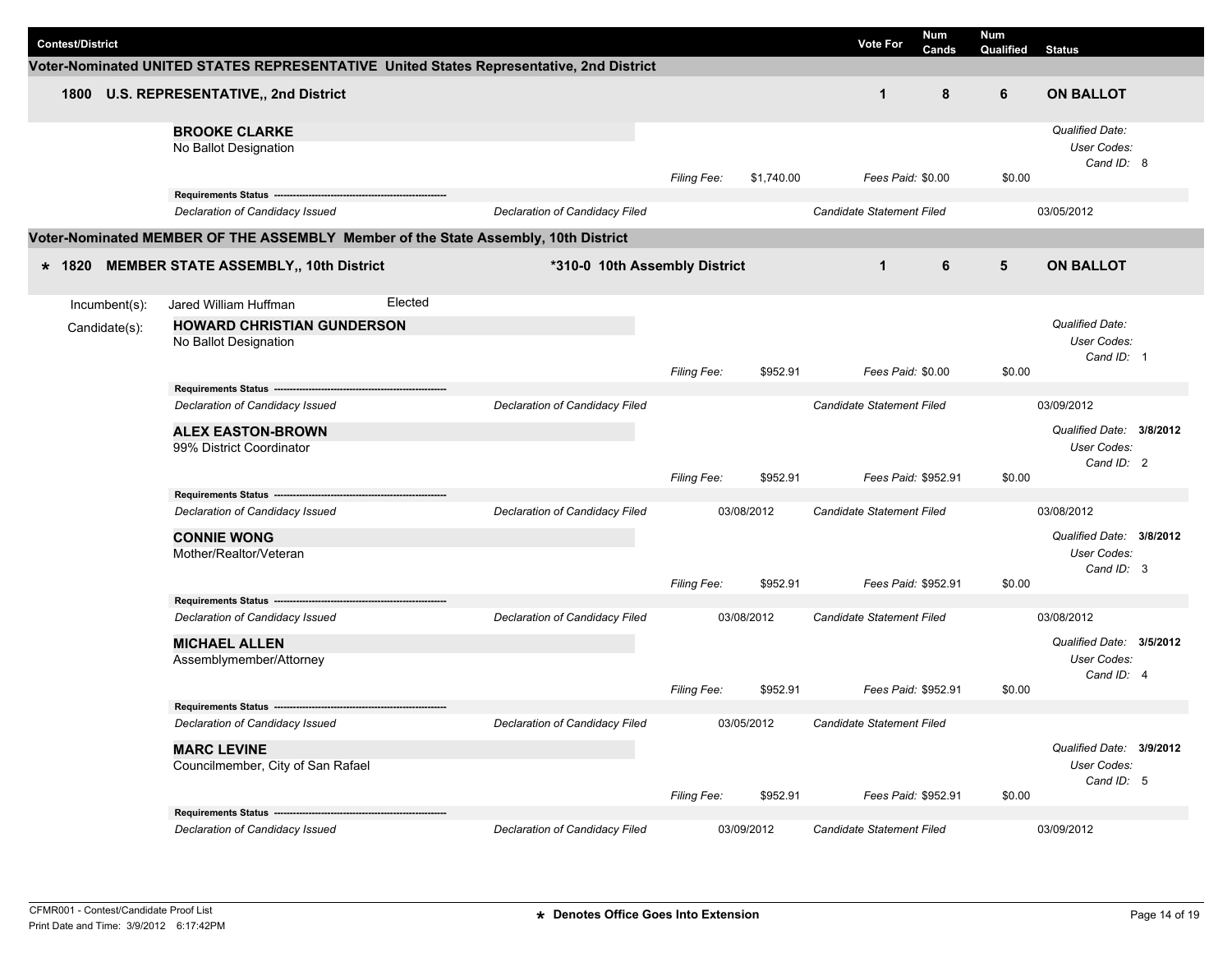|                         |                                                                                    |            |                                |                    |            |                           | <b>Num</b>                | <b>Num</b>               |                                                       |  |
|-------------------------|------------------------------------------------------------------------------------|------------|--------------------------------|--------------------|------------|---------------------------|---------------------------|--------------------------|-------------------------------------------------------|--|
| <b>Contest/District</b> |                                                                                    |            |                                |                    |            | <b>Vote For</b>           | Cands                     | Qualified                | <b>Status</b>                                         |  |
|                         | Voter-Nominated MEMBER OF THE ASSEMBLY Member of the State Assembly, 10th District |            |                                |                    |            |                           |                           |                          |                                                       |  |
| 1820                    | <b>MEMBER STATE ASSEMBLY,, 10th District</b>                                       |            |                                |                    |            | $\mathbf{1}$              | 6                         | $5\phantom{.0}$          | <b>ON BALLOT</b>                                      |  |
|                         | <b>JOE BOSWELL</b><br>Small Businessperson                                         |            |                                | <b>Filing Fee:</b> | \$952.91   | Fees Paid: \$0.00         |                           | \$0.00                   | Qualified Date: 3/9/2012<br>User Codes:<br>Cand ID: 6 |  |
|                         |                                                                                    |            |                                |                    |            |                           |                           |                          |                                                       |  |
|                         | Declaration of Candidacy Issued                                                    |            | Declaration of Candidacy Filed |                    | 03/09/2012 | Candidate Statement Filed |                           |                          | 03/09/2012                                            |  |
|                         | Non-Partisan JUDICIAL Judge of the Superior Court, Office No. 1                    |            |                                |                    |            |                           |                           |                          |                                                       |  |
| 2611                    | <b>SUPERIOR COURT JUDGE</b>                                                        |            | *0-0 County Of Marin           |                    |            | $\mathbf{1}$              | $\mathbf{1}$              | $\mathbf{1}$             | <b>NOT ON BALLOT</b>                                  |  |
| Incumbent(s):           | Kelly V Simmons                                                                    | Elected    |                                |                    |            |                           |                           |                          |                                                       |  |
| Candidate(s):           | <b>KELLY SIMMONS</b>                                                               |            |                                |                    |            |                           |                           |                          | Qualified Date: 2/14/2012                             |  |
|                         | Incumbent                                                                          |            |                                |                    |            |                           |                           |                          | <b>User Codes:</b>                                    |  |
|                         |                                                                                    |            |                                | <b>Filing Fee:</b> | \$1,787.89 | Fees Paid: \$1,787.89     |                           | \$0.00                   | Cand ID: 1                                            |  |
|                         | Requirements Status ------------------------                                       |            |                                |                    |            |                           |                           |                          |                                                       |  |
|                         | Declaration of Candidacy Issued                                                    | 02/14/2012 | Declaration of Candidacy Filed |                    | 02/14/2012 | Candidate Statement Filed |                           |                          |                                                       |  |
|                         | Non-Partisan JUDICIAL Judge of the Superior Court, Office No. 2                    |            |                                |                    |            |                           |                           |                          |                                                       |  |
|                         | 2612 SUPERIOR COURT JUDGE                                                          |            | *0-0 County Of Marin           |                    |            | $\mathbf{1}$              | $\mathbf{1}$              | $\mathbf{1}$             | <b>NOT ON BALLOT</b>                                  |  |
|                         |                                                                                    |            |                                |                    |            |                           |                           |                          |                                                       |  |
| Incumbent(s):           | Lynn Duryee                                                                        | Elected    |                                |                    |            |                           |                           |                          |                                                       |  |
| Candidate(s):           | <b>LYNN DURYEE</b>                                                                 |            |                                |                    |            |                           |                           |                          | Qualified Date: 2/14/2012                             |  |
|                         | Incumbent                                                                          |            |                                |                    |            |                           |                           | User Codes:              |                                                       |  |
|                         |                                                                                    |            |                                | <b>Filing Fee:</b> | \$1,787.89 | Fees Paid: \$1,787.89     |                           | \$0.00                   | Cand ID: 1                                            |  |
|                         |                                                                                    |            |                                |                    |            |                           |                           |                          |                                                       |  |
|                         | Declaration of Candidacy Issued                                                    | 02/14/2012 | Declaration of Candidacy Filed |                    | 02/14/2012 | Candidate Statement Filed |                           |                          |                                                       |  |
|                         | Non-Partisan JUDICIAL Judge of the Superior Court, Office No. 3                    |            |                                |                    |            |                           |                           |                          |                                                       |  |
| 2613                    | <b>SUPERIOR COURT JUDGE</b>                                                        |            | *0-0 County Of Marin           |                    |            | $\mathbf{1}$              | 3                         | $\overline{2}$           | <b>ON BALLOT</b>                                      |  |
| Incumbent(s):           | James T Chou                                                                       | Elected    |                                |                    |            |                           |                           |                          |                                                       |  |
| Candidate(s):           | <b>JAMES CHOU</b>                                                                  |            |                                |                    |            |                           |                           |                          | Qualified Date: 3/6/2012                              |  |
|                         | Marin County Superior Court Judge                                                  |            |                                |                    |            |                           |                           |                          | User Codes:                                           |  |
|                         |                                                                                    |            |                                | Filing Fee:        | \$1,787.89 | Fees Paid: \$1,787.89     |                           | \$0.00                   | Cand ID: 1                                            |  |
|                         | Requirements Status --                                                             |            |                                |                    |            |                           |                           |                          |                                                       |  |
|                         | Declaration of Candidacy Issued                                                    |            | Declaration of Candidacy Filed |                    | 03/06/2012 |                           | Candidate Statement Filed |                          |                                                       |  |
|                         | <b>RUSSELL K. MARNE</b>                                                            |            |                                |                    |            |                           |                           | Qualified Date: 3/2/2012 |                                                       |  |
|                         | Attorney At Law                                                                    |            |                                |                    |            |                           |                           | User Codes:              |                                                       |  |
|                         |                                                                                    |            |                                |                    |            |                           |                           |                          | Cand ID: 2                                            |  |
|                         |                                                                                    |            |                                | <b>Filing Fee:</b> | \$1,787.89 | Fees Paid: \$1,787.89     |                           | \$0.00                   |                                                       |  |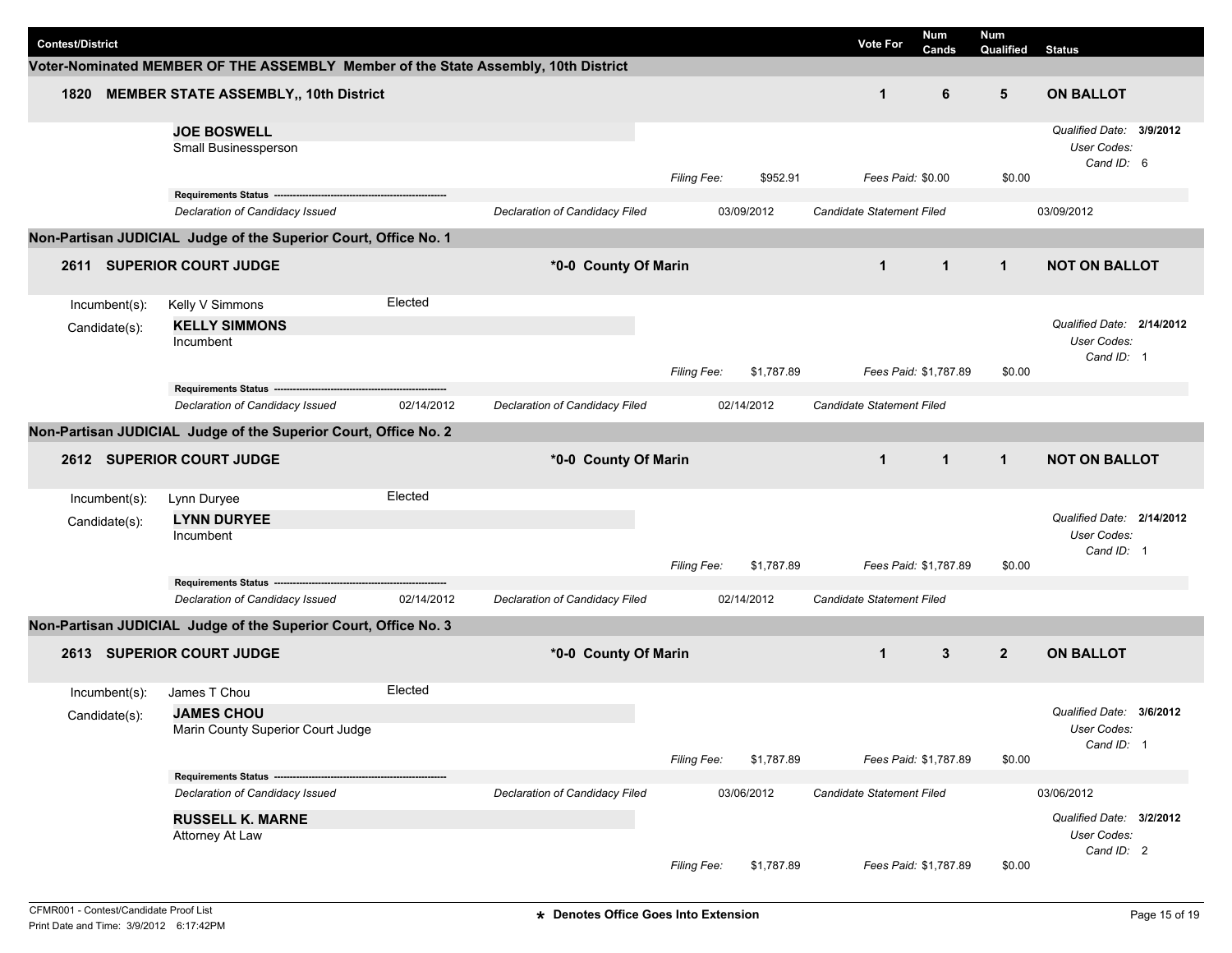| <b>Contest/District</b>                         |                                                                          |                      |                                   |                    |            | <b>Vote For</b>                  | <b>Num</b><br>Cands | <b>Num</b><br>Qualified | <b>Status</b>                                         |  |  |
|-------------------------------------------------|--------------------------------------------------------------------------|----------------------|-----------------------------------|--------------------|------------|----------------------------------|---------------------|-------------------------|-------------------------------------------------------|--|--|
|                                                 | Non-Partisan JUDICIAL Judge of the Superior Court, Office No. 3          |                      |                                   |                    |            |                                  |                     |                         |                                                       |  |  |
|                                                 | <b>2613 SUPERIOR COURT JUDGE</b>                                         |                      |                                   |                    |            | $\mathbf 1$                      | 3                   | $\overline{2}$          | <b>ON BALLOT</b>                                      |  |  |
|                                                 | Requirements Status ---<br>Declaration of Candidacy Issued               |                      | Declaration of Candidacy Filed    |                    | 03/02/2012 | <b>Candidate Statement Filed</b> |                     |                         | 03/02/2012                                            |  |  |
|                                                 | <b>FORD GREENE</b><br>No Ballot Designation                              |                      |                                   | <b>Filing Fee:</b> | \$1,787.89 | Fees Paid: \$1,787.89            |                     | \$0.00                  | <b>Qualified Date:</b><br>User Codes:<br>Cand ID: 3   |  |  |
|                                                 | Requirements Status ----------------------------------                   |                      |                                   |                    |            |                                  |                     |                         |                                                       |  |  |
|                                                 | Declaration of Candidacy Issued                                          |                      | Declaration of Candidacy Filed    |                    |            | <b>Candidate Statement Filed</b> |                     |                         |                                                       |  |  |
| Non-Partisan COUNTY Supervisor, Second District |                                                                          |                      |                                   |                    |            |                                  |                     |                         |                                                       |  |  |
| 4002                                            | <b>COUNTY SUPERVISOR -, District 2</b>                                   |                      | *402-0 2nd Supervisorial District |                    |            | $\mathbf{1}$                     | 3                   | $\mathbf{3}$            | <b>ON BALLOT</b>                                      |  |  |
| Incumbent(s):                                   | Catherine Lloyd Rice                                                     | Appointed to Vacancy |                                   |                    |            |                                  |                     |                         |                                                       |  |  |
| Candidate(s):                                   | <b>DAVID WEINSOFF</b><br>Fairfax Councilmember/Attorney                  |                      |                                   |                    |            |                                  |                     |                         | Qualified Date: 3/9/2012<br>User Codes:<br>Cand ID: 1 |  |  |
|                                                 |                                                                          |                      |                                   | <b>Filing Fee:</b> | \$977.39   |                                  | Fees Paid: \$977.39 | \$0.00                  |                                                       |  |  |
|                                                 | Requirements Status ---------------------                                |                      |                                   |                    |            |                                  |                     |                         |                                                       |  |  |
|                                                 | Declaration of Candidacy Issued                                          |                      | Declaration of Candidacy Filed    |                    | 03/09/2012 | Candidate Statement Filed        |                     | 03/09/2012              |                                                       |  |  |
|                                                 | <b>KATIE RICE</b><br><b>Marin County Supervisor</b>                      |                      |                                   |                    |            |                                  |                     |                         | Qualified Date: 3/8/2012<br>User Codes:               |  |  |
|                                                 |                                                                          |                      |                                   | <b>Filing Fee:</b> | \$977.39   |                                  | Fees Paid: \$977.39 | \$0.00                  | Cand ID: 2                                            |  |  |
|                                                 | Requirements Status ---                                                  |                      |                                   |                    |            |                                  |                     |                         |                                                       |  |  |
|                                                 | Declaration of Candidacy Issued                                          |                      | Declaration of Candidacy Filed    |                    | 03/08/2012 | <b>Candidate Statement Filed</b> |                     |                         | 03/08/2012                                            |  |  |
|                                                 | <b>EVA LONG</b><br>No Ballot Designation                                 |                      |                                   |                    |            |                                  |                     |                         | Qualified Date: 3/9/2012<br>User Codes:               |  |  |
|                                                 | Requirements Status --                                                   |                      |                                   | Filing Fee:        | \$977.39   | Fees Paid: \$0.00                |                     | \$0.00                  | Cand ID: 3                                            |  |  |
|                                                 | Declaration of Candidacy Issued                                          |                      | Declaration of Candidacy Filed    |                    |            | Candidate Statement Filed        |                     |                         |                                                       |  |  |
|                                                 | Non-Partisan COUNTY Supervisor, Third District                           |                      |                                   |                    |            |                                  |                     |                         |                                                       |  |  |
| 4003                                            | <b>COUNTY SUPERVISOR -, District 3</b>                                   |                      | *403-0 3rd Supervisorial District |                    |            | $\mathbf 1$                      | 1                   | 1                       | <b>ON BALLOT</b>                                      |  |  |
| Incumbent(s):                                   | Kathrin Elizabeth Sears                                                  | Appointed to Vacancy |                                   |                    |            |                                  |                     |                         |                                                       |  |  |
| Candidate(s):                                   | <b>KATHRIN "KATE" SEARS</b><br>Member, Marin County Board of Supervisors |                      |                                   |                    |            |                                  |                     |                         | Qualified Date: 3/6/2012<br>User Codes:<br>Cand ID: 1 |  |  |
|                                                 |                                                                          |                      |                                   | Filing Fee:        | \$977.39   |                                  | Fees Paid: \$977.39 | \$0.00                  |                                                       |  |  |
|                                                 | Declaration of Candidacy Issued                                          |                      | Declaration of Candidacy Filed    |                    | 03/06/2012 | Candidate Statement Filed        |                     |                         | 03/06/2012                                            |  |  |
|                                                 | Non-Partisan COUNTY Supervisor, Fourth District                          |                      |                                   |                    |            |                                  |                     |                         |                                                       |  |  |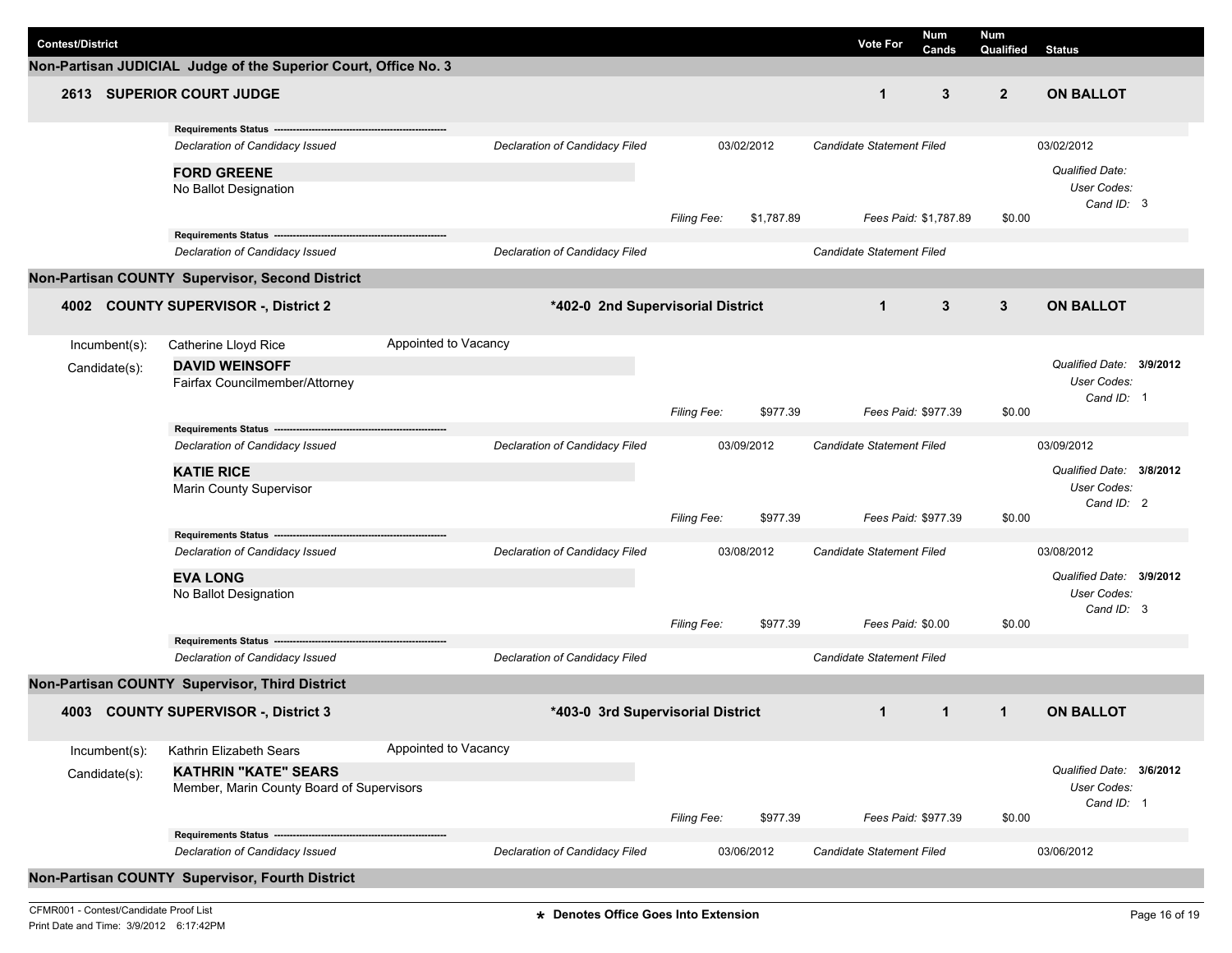|                         |                                                                         |            |                                   |                    |            |                                  | Num   | <b>Num</b>     |                                                        |  |
|-------------------------|-------------------------------------------------------------------------|------------|-----------------------------------|--------------------|------------|----------------------------------|-------|----------------|--------------------------------------------------------|--|
| <b>Contest/District</b> |                                                                         |            |                                   |                    |            | <b>Vote For</b>                  | Cands | Qualified      | <b>Status</b>                                          |  |
|                         | Non-Partisan COUNTY Supervisor, Fourth District                         |            |                                   |                    |            |                                  |       |                |                                                        |  |
|                         | 4004 COUNTY SUPERVISOR -, District 4                                    |            | *404-0 4th Supervisorial District |                    |            | $\mathbf{1}$                     | 3     | $\overline{2}$ | <b>ON BALLOT</b>                                       |  |
| Incumbent(s):           | Stephen H Kinsey                                                        | Elected    |                                   |                    |            |                                  |       |                |                                                        |  |
| Candidate(s):           | <b>STEVE KINSEY</b><br>Incumbent                                        |            |                                   | Filing Fee:        | \$977.39   | Fees Paid: \$977.39              |       | \$0.00         | Qualified Date: 3/6/2012<br>User Codes:<br>Cand ID: 1  |  |
|                         |                                                                         |            |                                   |                    |            |                                  |       |                |                                                        |  |
|                         | Declaration of Candidacy Issued                                         |            | Declaration of Candidacy Filed    |                    | 03/07/2012 | <b>Candidate Statement Filed</b> |       |                | 03/07/2012                                             |  |
|                         | <b>DIANE L. FURST</b><br>No Ballot Designation                          |            |                                   | Filing Fee:        | \$977.39   | Fees Paid: \$977.39              |       | \$0.00         | Qualified Date: 3/9/2012<br>User Codes:<br>Cand ID: 2  |  |
|                         | Requirements Status ------                                              |            |                                   |                    |            |                                  |       |                |                                                        |  |
|                         | Declaration of Candidacy Issued                                         | 03/08/2012 | Declaration of Candidacy Filed    |                    | 03/09/2012 | Candidate Statement Filed        |       |                | <b>Qualified Date:</b>                                 |  |
|                         | <b>HARRY V. LEHMANN</b><br>No Ballot Designation                        |            |                                   |                    |            |                                  |       |                | User Codes:<br>Cand ID: 3                              |  |
|                         |                                                                         |            |                                   | <b>Filing Fee:</b> | \$977.39   | Fees Paid: \$0.00                |       | \$0.00         |                                                        |  |
|                         | Requirements Status ---                                                 |            |                                   |                    |            |                                  |       |                |                                                        |  |
|                         | Declaration of Candidacy Issued                                         | 03/08/2012 | Declaration of Candidacy Filed    |                    |            | Candidate Statement Filed        |       |                |                                                        |  |
|                         | Non-Partisan MUNICIPAL CITY OF BELVEDERE Member, City Council           |            |                                   |                    |            |                                  |       |                |                                                        |  |
| $* 5005$                | CITY OF BELVEDERE -, Member, City Council                               |            | *502-0 City Of Belvedere          |                    |            | 3                                | 4     | 4              | <b>ON BALLOT</b>                                       |  |
| Incumbent(s):           | Sandra Douglass Donnell                                                 | Elected    |                                   |                    |            |                                  |       |                |                                                        |  |
|                         | Jerry Butler                                                            | Elected    |                                   |                    |            |                                  |       |                |                                                        |  |
|                         | John C Telischak                                                        | Elected    |                                   |                    |            |                                  |       |                |                                                        |  |
| Candidate(s):           | <b>BOB McCASKILL</b><br><b>Retired Accountant</b>                       |            |                                   |                    |            |                                  |       |                | Qualified Date: 2/24/2012<br>User Codes:<br>Cand ID: 1 |  |
|                         |                                                                         |            |                                   | <b>Filing Fee:</b> | \$0.00     | Fees Paid: \$0.00                |       | \$0.00         |                                                        |  |
|                         | <b>Requirements Status --</b>                                           |            |                                   |                    |            |                                  |       |                |                                                        |  |
|                         | Declaration of Candidacy Issued                                         |            | Declaration of Candidacy Filed    |                    | 02/24/2012 | <b>Candidate Statement Filed</b> |       |                | 02/24/2012                                             |  |
|                         | <b>CLAIRE MCAULIFFE</b><br><b>Community Volunteer</b>                   |            |                                   |                    |            |                                  |       |                | Qualified Date: 2/24/2012<br>User Codes:<br>Cand ID: 2 |  |
|                         |                                                                         |            |                                   | Filing Fee:        | \$0.00     | Fees Paid: \$0.00                |       | \$0.00         |                                                        |  |
|                         | Requirements Status ----------------<br>Declaration of Candidacy Issued |            | Declaration of Candidacy Filed    |                    | 02/24/2012 |                                  |       |                | 02/24/2012                                             |  |
|                         |                                                                         |            |                                   |                    |            | Candidate Statement Filed        |       |                |                                                        |  |
|                         | <b>SANDRA D. DONNELL</b>                                                |            |                                   |                    |            |                                  |       |                | Qualified Date: 2/24/2012<br>User Codes:               |  |
|                         | Incumbent                                                               |            |                                   |                    |            |                                  |       |                | Cand ID: 3                                             |  |
|                         |                                                                         |            |                                   | Filing Fee:        | \$0.00     | Fees Paid: \$0.00                |       | \$0.00         |                                                        |  |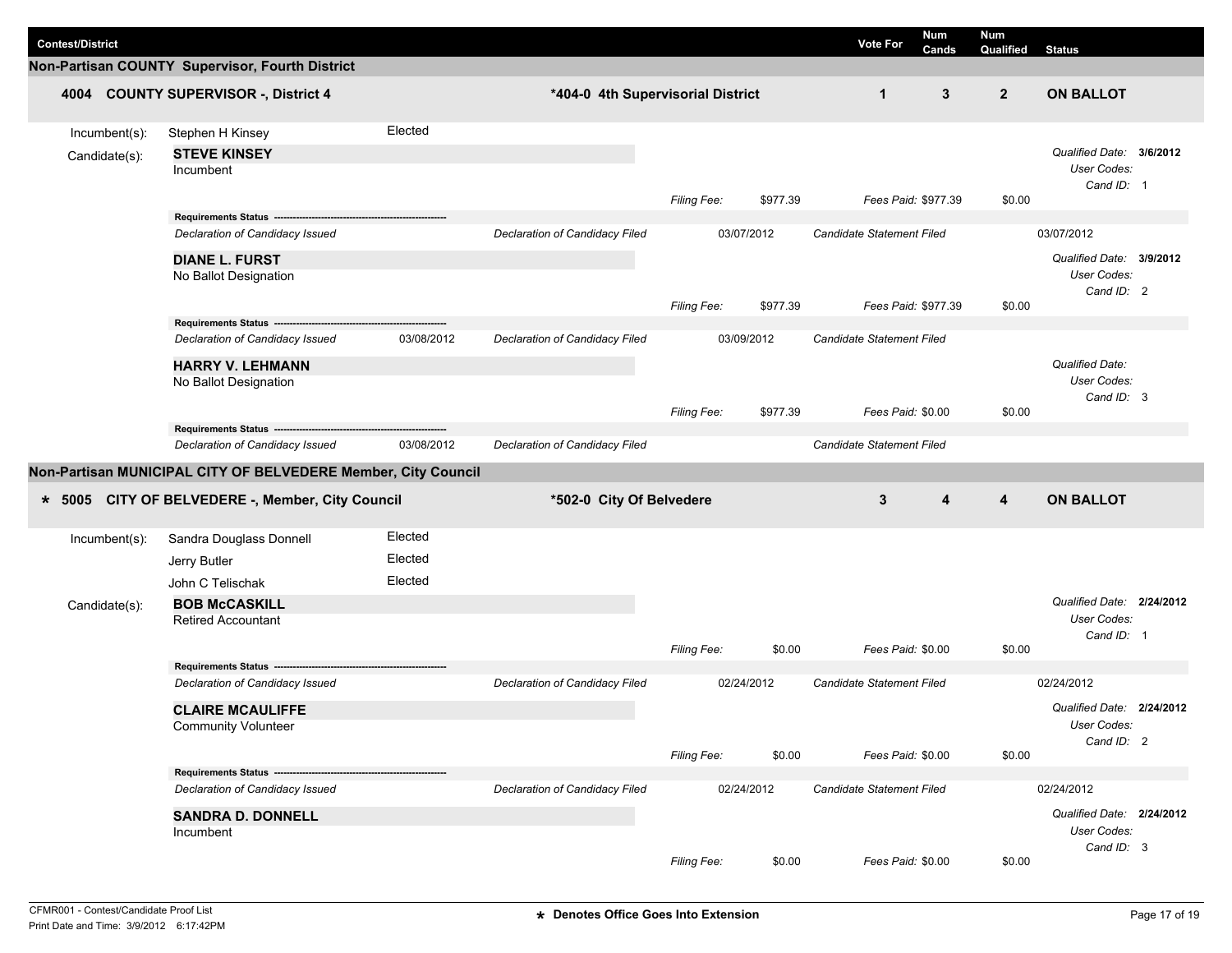| <b>Contest/District</b> |                                                                                         |                      |                                            |                    |        | <b>Vote For</b>                  | Num<br>Cands | Num<br>Qualified | <b>Status</b>                                         |  |
|-------------------------|-----------------------------------------------------------------------------------------|----------------------|--------------------------------------------|--------------------|--------|----------------------------------|--------------|------------------|-------------------------------------------------------|--|
|                         | Non-Partisan MUNICIPAL CITY OF BELVEDERE Member, City Council                           |                      |                                            |                    |        |                                  |              |                  |                                                       |  |
| 5005                    | CITY OF BELVEDERE -, Member, City Council                                               |                      |                                            |                    |        | 3                                | 4            | 4                | <b>ON BALLOT</b>                                      |  |
|                         | Requirements Status ---<br>Declaration of Candidacy Issued<br><b>JAMES S. ROBERTSON</b> |                      | Declaration of Candidacy Filed             | 02/24/2012         |        | <b>Candidate Statement Filed</b> |              |                  | 02/24/2012<br>Qualified Date: 3/9/2012                |  |
|                         | Director of Sales                                                                       |                      |                                            | Filing Fee:        | \$0.00 | Fees Paid: \$0.00                |              | \$0.00           | User Codes:<br>Cand ID: 4                             |  |
|                         | Requirements Status --<br>Declaration of Candidacy Issued                               |                      | Declaration of Candidacy Filed             | 03/09/2012         |        | Candidate Statement Filed        |              |                  |                                                       |  |
|                         | Non-Partisan MUNICIPAL TOWN OF ROSS Member, Town Council                                |                      |                                            |                    |        |                                  |              |                  |                                                       |  |
|                         |                                                                                         |                      |                                            |                    |        |                                  |              |                  |                                                       |  |
| $* 5445$                | TOWN OF ROSS -, Member, Town Council                                                    |                      | *508-0 Town Of Ross                        |                    |        | 3                                | $\mathbf{0}$ | $\mathbf{0}$     | <b>ON BALLOT</b>                                      |  |
| Incumbent(s):           | R Scot Hunter                                                                           | Elected              |                                            |                    |        |                                  |              |                  |                                                       |  |
|                         | <b>Richard Kent Strauss</b>                                                             | Elected              |                                            |                    |        |                                  |              |                  |                                                       |  |
|                         | Christopher James Martin                                                                | Elected              |                                            |                    |        |                                  |              |                  |                                                       |  |
|                         | Non-Partisan DISTRICT SANITARY DISTRICT NO. 1 - ROSS VALLEY Director                    |                      |                                            |                    |        |                                  |              |                  |                                                       |  |
|                         | * 6038 SANITARY DISTRICT NO. 1,, ROSS VALLEY-Director                                   |                      | SA01-0 Ross Valley Sanitary District No. 1 |                    |        | $\overline{2}$                   | 3            | 3                | <b>ON BALLOT</b>                                      |  |
| Incumbent(s):           | Frank J Egger                                                                           | Appointed to Vacancy |                                            |                    |        |                                  |              |                  |                                                       |  |
|                         | Marcia A Johnson                                                                        | Elected              |                                            |                    |        |                                  |              |                  |                                                       |  |
| Candidate(s):           | <b>FRANK EGGER</b><br>Director, Ross Valley Sanitary District                           |                      |                                            |                    |        |                                  |              |                  | Qualified Date: 3/9/2012<br>User Codes:<br>Cand ID: 1 |  |
|                         |                                                                                         |                      |                                            | Filing Fee:        | \$0.00 | Fees Paid: \$0.00                |              | \$0.00           |                                                       |  |
|                         | Requirements Status ---<br>Declaration of Candidacy Issued                              |                      | Declaration of Candidacy Filed             | 03/09/2012         |        | Candidate Statement Filed        |              |                  | 03/09/2012                                            |  |
|                         | <b>MARY SYLLA</b><br>Nonprofit Director/Attorney                                        |                      |                                            | <b>Filing Fee:</b> | \$0.00 | Fees Paid: \$0.00                |              | \$0.00           | Qualified Date: 3/8/2012<br>User Codes:<br>Cand ID: 2 |  |
|                         | <b>Requirements Status</b>                                                              |                      |                                            |                    |        |                                  |              |                  |                                                       |  |
|                         | Declaration of Candidacy Issued                                                         |                      | Declaration of Candidacy Filed             | 03/08/2012         |        | Candidate Statement Filed        |              |                  | 03/08/2012                                            |  |
|                         | <b>MARCIA A. JOHNSON</b><br>Incumbent                                                   |                      |                                            |                    |        |                                  |              |                  | Qualified Date: 3/9/2012<br>User Codes:<br>Cand ID: 3 |  |
|                         |                                                                                         |                      |                                            | Filing Fee:        | \$0.00 | Fees Paid: \$0.00                |              | \$0.00           |                                                       |  |
|                         | Requirements Status -------------------<br>Declaration of Candidacy Issued              |                      | Declaration of Candidacy Filed             | 03/09/2012         |        | Candidate Statement Filed        |              |                  | 03/09/2012                                            |  |
|                         | Non-Partisan DISTRICT ALMONTE SANITARY DISTRICT Director                                |                      |                                            |                    |        |                                  |              |                  |                                                       |  |
| 6041                    | <b>ALMONTE SANITARY, DISTRICT-Director</b>                                              |                      | <b>SA04-0 Almonte Sanitary District</b>    |                    |        | 3                                | 3            | 3                | <b>NOT ON BALLOT</b>                                  |  |